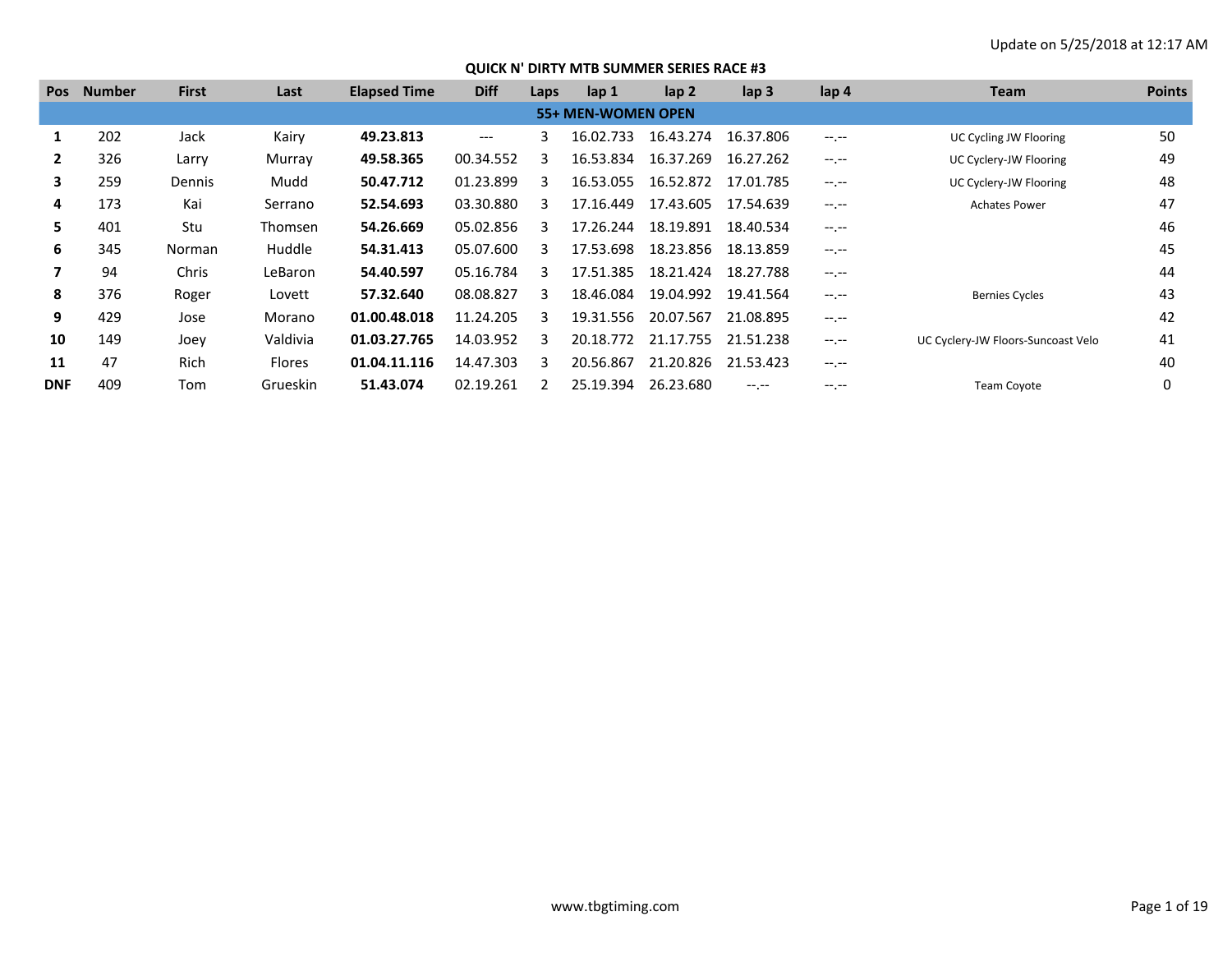| <b>Pos</b>   | <b>Number</b> | <b>First</b>   | Last             | <b>Elapsed Time</b> | <b>Diff</b> | Laps           | lap 1                     | lap <sub>2</sub> | lap <sub>3</sub> | lap 4       | <b>Team</b>           | <b>Points</b> |
|--------------|---------------|----------------|------------------|---------------------|-------------|----------------|---------------------------|------------------|------------------|-------------|-----------------------|---------------|
|              |               |                |                  |                     |             |                | <b>BEGINNER MEN 16-36</b> |                  |                  |             |                       |               |
| 1            | 74            | Logan          | Ivar             | 35.28.411           | $---$       | 2              | 17.35.627                 | 17.52.784        | $-1$ , $-1$      | $-1$ , $-1$ | Gearworx              | 50            |
| $\mathbf{2}$ | 412           | Charlie        | Mudd             | 37.05.523           | 01.37.112   | 2              | 18.51.454                 | 18.14.069        | $-1. -1$         | --.--       |                       | 49            |
| 3            | 267           | Jeffery        | <b>Bauer</b>     | 38.04.339           | 02.35.928   | 2              | 18.51.625                 | 19.12.714        | $-1. -1$         | $-1.1 -$    | Poway Bicycles        | 48            |
| 4            | 375           | Gilberto       | Jimenez          | 38.25.420           | 02.57.009   | 2              | 18.56.751                 | 19.28.669        | $-1. -1$         | $-1.1 -$    |                       | 47            |
| 5            | 185           | Chadd          | Carr             | 39.34.987           | 04.06.576   |                | 19.20.615                 | 20.14.372        | $-1$ , $-1$      | $-1.1 -$    | Team Eastman          | 46            |
| 6            | 377           | <b>Davis</b>   | <b>Drinkward</b> | 39.37.327           | 04.08.916   | $\mathcal{L}$  | 19.26.127                 | 20.11.200        | $-1$ , $-1$      | $-1$ , $-1$ |                       | 45            |
| 7            | 26            | Jared          | Conrad           | 39.39.153           | 04.10.742   | 2              | 19.18.843                 | 20.20.310        | $-1$ , $-1$      | $-1$ , $-1$ |                       | 44            |
| 8            | 219           | Robert         | Cota             | 39.41.901           | 04.13.490   | 2              | 19.16.701                 | 20.25.200        | $-1$ , $-1$      | $-1.1 -$    | NV <sub>5</sub>       | 43            |
| 9            | 57            | Paul           | Greco            | 39.55.215           | 04.26.804   | $\mathcal{P}$  | 20.00.366                 | 19.54.849        | $-1$             | $-1.1 -$    |                       | 42            |
| 10           | 91            | Chris          | Lanyon           | 40.01.726           | 04.33.315   | 2              | 19.46.603                 | 20.15.123        | $-1$ , $-1$      | $-1.1 -$    |                       | 41            |
| 11           | 400           | Alex           | Rodriguez        | 40.24.292           | 04.55.881   |                | 19.55.636                 | 20.28.656        | $-1$             | $-1.1 -$    | <b>Union Sports</b>   | 40            |
| 12           | 140           | <b>Brandon</b> | Strausbaugh      | 40.24.934           | 04.56.523   | 2              | 19.40.523                 | 20.44.411        | $-1$ , $-1$      | $-1.1 -$    |                       | 39            |
| 13           | 441           | Zach           | Farrell          | 40.28.038           | 04.59.627   | 2              | 20.08.615                 | 20.19.423        | $-1$ , $-1$      | $-1$ , $-1$ |                       | 38            |
| 14           | 427           | Sean           | Carter           | 42.05.493           | 06.37.082   | 2              | 20.27.145                 | 21.38.348        | $-1. -1$         | $-1.1 -$    |                       | 37            |
| 15           | 231           | Juan           | Gonzalez         | 42.27.973           | 06.59.562   | $\overline{2}$ | 20.41.596                 | 21.46.377        | $-1$ , $-1$      | $-1.1 -$    |                       | 36            |
| 16           | 96            | rene           | leyva            | 42.40.586           | 07.12.175   | 2              | 20.54.356                 | 21.46.230        | $-1$ , $-1$      | $-1$ , $-1$ | spinergy              | 35            |
| 17           | 38            | Hoang          | Dinh             | 44.49.235           | 09.20.824   |                | 21.44.172                 | 23.05.063        | $-1. -1$         | $-1.1 -$    | <b>Team More Wins</b> | 34            |
| 18           | 64            | <b>COREY</b>   | <b>HELGEN</b>    | 45.29.043           | 10.00.632   | $\mathcal{P}$  | 22.30.392                 | 22.58.651        | $-1$ , $-1$      | $-1$ , $-1$ |                       | 33            |
| 19           | 444           | Andrew         | Martinez         | 48.31.266           | 13.02.855   | $\mathcal{P}$  | 24.10.667                 | 24.20.599        | $-1. -1$         | --.--       |                       | 32            |
| 20           | 369           | Jose Carlos    | Rubio            | 56.52.528           | 21.24.117   |                | 27.36.427                 | 29.16.101        | $-1$ , $-1$      | --.--       |                       | 31            |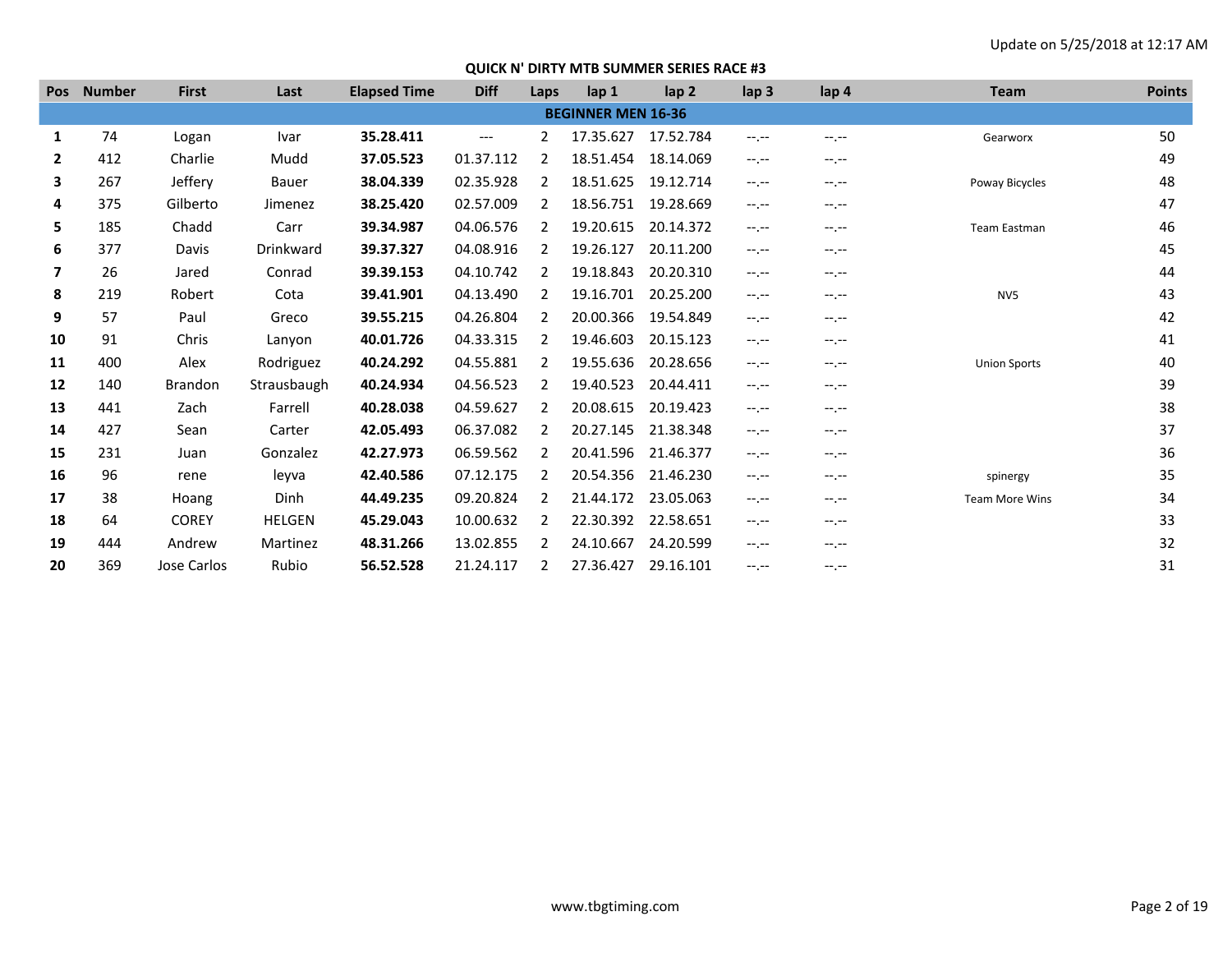| <b>Pos</b>     | <b>Number</b> | <b>First</b> | Last             | <b>Elapsed Time</b> | <b>Diff</b> | Laps           | lap <sub>1</sub>          | lap <sub>2</sub> | $\mathsf{lap} 3$ | lap 4            | <b>Team</b>                     | <b>Points</b> |
|----------------|---------------|--------------|------------------|---------------------|-------------|----------------|---------------------------|------------------|------------------|------------------|---------------------------------|---------------|
|                |               |              |                  |                     |             |                | <b>BEGINNER MEN 37-48</b> |                  |                  |                  |                                 |               |
| 1              | 265           | Julio        | Quintero         | 35.34.385           | $---$       | $\overline{2}$ | 17.53.110                 | 17.41.275        | $-1$ , $-1$      | $-1 - 1 - 1 = 0$ | Toyota                          | 50            |
| $\mathbf{2}$   | 5             | Ryan         | Baganz           | 36.47.029           | 01.12.644   | 2              | 18.01.193                 | 18.45.836        | $-1$ , $-1$      | $-1$ , $-1$      |                                 | 49            |
| 3              | 184           | Steven       | Tom              | 37.03.973           | 01.29.588   | 2              | 18.22.301                 | 18.41.672        | $-1.7 -$         | $-1. - -$        |                                 | 48            |
| 4              | 430           | Jeff         | Conger           | 37.29.032           | 01.54.647   | 2              | 18.42.521                 | 18.46.511        | $-1$ , $-1$      | $-1$ , $-1$      | <b>NCBC</b>                     | 47            |
| 5              | 434           | Jason        | McDonald         | 37.32.471           | 01.58.086   | 2              | 18.41.306                 | 18.51.165        | $-1$             | $-1.1 -$         | North County Composite          | 46            |
| 6              | 366           | Adam         | Shelly           | 38.18.607           | 02.44.222   | 2              | 18.52.549                 | 19.26.058        | $-1$ , $-1$      | $-1. - -$        |                                 | 45            |
| $\overline{7}$ | 228           | Jason        | <b>DeVries</b>   | 38.34.296           | 02.59.911   | 2              | 18.58.149                 | 19.36.147        | $-1$             | $-1$ , $-1$      |                                 | 44            |
| 8              | 324           | Craig        | Reed             | 38.41.289           | 03.06.904   | 2              | 19.14.983                 | 19.26.306        | $-1$ , $-1$      | $-1, -1$         | <b>Better Buzz Coffee</b>       | 43            |
| 9              | 52            | Jeff         | Gladinus         | 38.41.491           | 03.07.106   | 2              | 19.03.673                 | 19.37.818        | $-1$ , $-1$      | $-1$ , $-1$      |                                 | 42            |
| 10             | 119           | Oliver       | Oco              | 40.27.874           | 04.53.489   | 2              | 19.58.869                 | 20.29.005        | $-1$ , $-1$      | $-1$ , $-1$      |                                 | 41            |
| 11             | 9             | jason        | barney           | 40.42.131           | 05.07.746   | 2              | 19.58.555                 | 20.43.576        | $-1$             | $-1 - 1 - 1 = 0$ | Stage 2 Cyclery P-B Bosch       | 40            |
| 12             | 21            | Jonathan     | Chan             | 42.05.850           | 06.31.465   | 2              | 20.54.858                 | 21.10.992        | $-1$ , $-1$      | $-1. - -$        |                                 | 39            |
| 13             | 424           | Curtis       | Guise            | 42.16.415           | 06.42.030   | 2              | 20.54.117                 | 21.22.298        | $-1$             | $-1. - -$        | <b>Total Chaos Fabrication</b>  | 38            |
| 14             | 352           | Ron          | Henderson        | 43.42.075           | 08.07.690   | 2              | 21.20.219                 | 22.21.856        | $-1, -1$         | $-1.1 -$         |                                 | 37            |
| 15             | 110           | John         | <b>Moatsos</b>   | 45.32.349           | 09.57.964   | 2              | 21.59.393                 | 23.32.956        | $-1$ , $-1$      | $-1. - -$        | SDRP MTB Patrol - Poway Bicycle | 36            |
| 16             | 442           | Timothy      | Oates            | 45.57.120           | 10.22.735   | 2              | 22.21.343                 | 23.35.777        | $-1$ , $-1$      | $-1$ , $-1$      |                                 | 35            |
| 17             | 379           | <b>Nick</b>  | Marovich         | 46.25.464           | 10.51.079   | 2              | 22.37.117                 | 23.48.347        | $-1$ , $-1$      | $-1. - -$        |                                 | 34            |
| 18             | 378           | Troy         | Dolphin          | 47.51.773           | 12.17.388   | 2              | 22.42.624                 | 25.09.149        | $-1$ , $-1$      | $-1$ , $-1$      |                                 | 33            |
| 19             | 380           | Bart         | Spitzmiller      | 50.03.513           | 14.29.128   | 2              | 23.20.097                 | 26.43.416        | $-1, -1$         | $-1. - -$        |                                 | 32            |
| <b>DNF</b>     | 14            | Gerardo      | <b>Bobadilla</b> | 23.16.605           | 12.17.780   | 1              | 23.16.605                 | $-1 - 1 - 1 = 0$ | $-1.7 -$         | --.--            |                                 | 0             |
| <b>DNF</b>     | 416           | William      | Smith            | 25.52.764           | 09.41.621   | 1              | 25.52.764                 | $-1$             | $-1$ , $-1$      | $-1$ , $-1$      |                                 | 0             |
| <b>DNS</b>     | 114           | William      | Mortellaro       | $-1$ , $-1$         | $-1$ , $-1$ | 0              | $-1, -1$                  | $-1$             | $-1$             | $-1$             |                                 | 0             |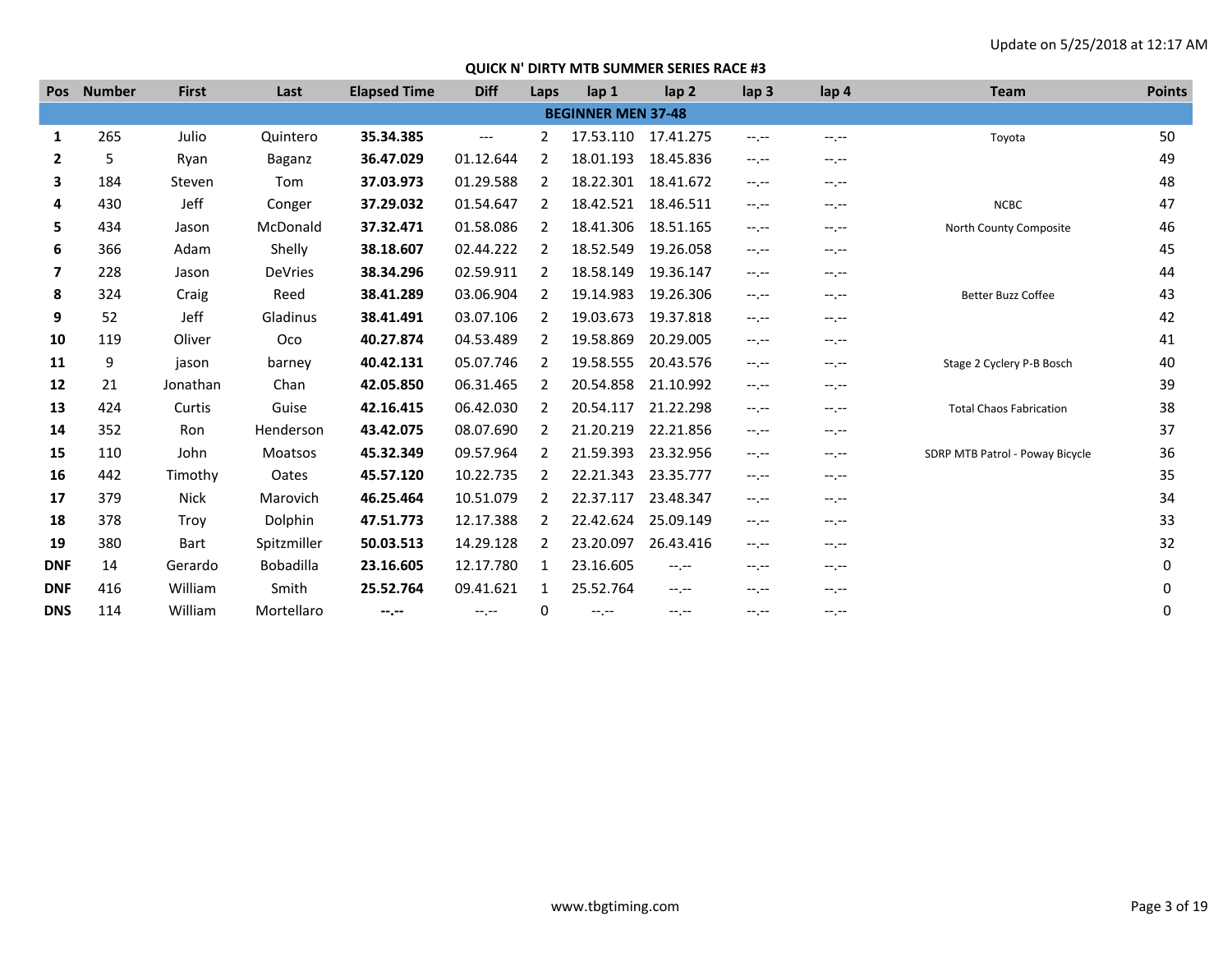| <b>Pos</b>   | <b>Number</b> | <b>First</b> | Last           | <b>Elapsed Time</b> | <b>Diff</b> | Laps          | lap <sub>1</sub>        | lap <sub>2</sub> | lap <sub>3</sub> | lap 4            | <b>Team</b>              | <b>Points</b> |
|--------------|---------------|--------------|----------------|---------------------|-------------|---------------|-------------------------|------------------|------------------|------------------|--------------------------|---------------|
|              |               |              |                |                     |             |               | <b>BEGINNER MEN 49+</b> |                  |                  |                  |                          |               |
| 1            | 159           | Rusty        | Zielinski      | 36.26.151           | ---         | $\mathbf{2}$  | 18.01.958               | 18.24.193        | $-1.1$           | $-1 - 1 - 1 = 0$ |                          | 50            |
| $\mathbf{2}$ | 120           | Joseph Mike  | Parsons        | 36.26.653           | 00.00.502   | 2             | 18.01.525               | 18.25.128        | $-1.1 -$         | $-1.1 -$         |                          | 49            |
| 3            | 150           | Luis Tonny   | Vizcarra       | 37.08.022           | 00.41.871   | 2             | 18.21.805               | 18.46.217        | $-1$ , $-1$      | $-1$ , $-1$      |                          | 48            |
| 4            | 98            | Steve        | Ling           | 37.42.176           | 01.16.025   | 2             | 18.49.260               | 18.52.916        | $-1.1 -$         | $-1.1 -$         |                          | 47            |
| 5.           | 131           | Gerardo      | Sanchez        | 38.39.284           | 02.13.133   | 2             | 19.33.529               | 19.05.755        | $-1 - 1 - 1 = 0$ | $-1$ , $-1$      |                          | 46            |
| 6            | 156           | Jeffrey      | Winckler       | 39.06.908           | 02.40.757   | $\mathcal{L}$ | 19.11.924               | 19.54.984        | $-1 - 1 - 1 = 0$ | $-1$ , $-1$      |                          | 45            |
| 7            | 162           | John         | <b>McManns</b> | 39.45.283           | 03.19.132   | $\mathcal{L}$ | 19.31.584               | 20.13.699        | $-1$ , $-1$      | $-1$ , $-1$      | Fun Bike Center          | 44            |
| 8            | 316           | Jay          | Lochhead       | 40.04.543           | 03.38.392   | 2             | 20.16.709               | 19.47.834        | $-1$ , $-1$      | $-1 - 1 - 1 = 0$ | <b>Red Monkey Sports</b> | 43            |
| 9            | 382           | <b>Tre</b>   | Hendricks      | 40.32.903           | 04.06.752   | 2             | 20.10.234               | 20.22.669        | $-1$ , $-1$      | $-1 - 1 - 1 = 0$ | <b>USCG</b>              | 42            |
| 10           | 419           | Kent         | Musgrave       | 41.20.926           | 04.54.775   | $\mathcal{L}$ | 19.59.536               | 21.21.390        | $-1$ , $-1$      | $-1.1 -$         |                          | 41            |
| 11           | 422           | Tom          | Neppl          | 41.47.417           | 05.21.266   | 2             | 20.24.265               | 21.23.152        | $-1$ , $-1$      | $-1$ , $-1$      |                          | 40            |
| 12           | 100           | James        | Magill         | 43.05.353           | 06.39.202   | $\mathcal{P}$ | 21.16.844               | 21.48.509        | $-1 - 1 - 1 = 0$ | $-1 - 1 - 1 = 0$ |                          | 39            |
| 13           | 41            | John         | Eugenio        | 43.45.518           | 07.19.367   | 2             | 21.22.517               | 22.23.001        | $-1$ , $-1$      | $-1 - 1 - 1 = 0$ |                          | 38            |
| 14           | 359           | Steve        | Robertson      | 44.26.668           | 08.00.517   | 2             | 21.27.744               | 22.58.924        | $-1$ , $-1$      | $-1.1 -$         |                          | 37            |
| 15           | 180           | Rolando      | Martinez       | 45.30.106           | 09.03.955   | 2             | 20.56.164               | 24.33.942        | $-1$ , $-1$      | $-1.1 -$         |                          | 36            |
| 16           | 381           | Tyler        | Gabriel        | 47.53.062           | 11.26.911   | 2             | 23.01.353               | 24.51.709        | $-1$ , $-1$      | $-1$ , $-1$      |                          | 35            |
| <b>DNS</b>   | 71            | Doug         | Hopper         | $-1 - 1 - 1 = 0$    | $-1$ , $-1$ | 0             | $-1$ , $-1$             | $-1 - 1 - 1 = 0$ | $-1 - 1 - 1 = 0$ | $-1 - 1 - 1 = 0$ |                          | 0             |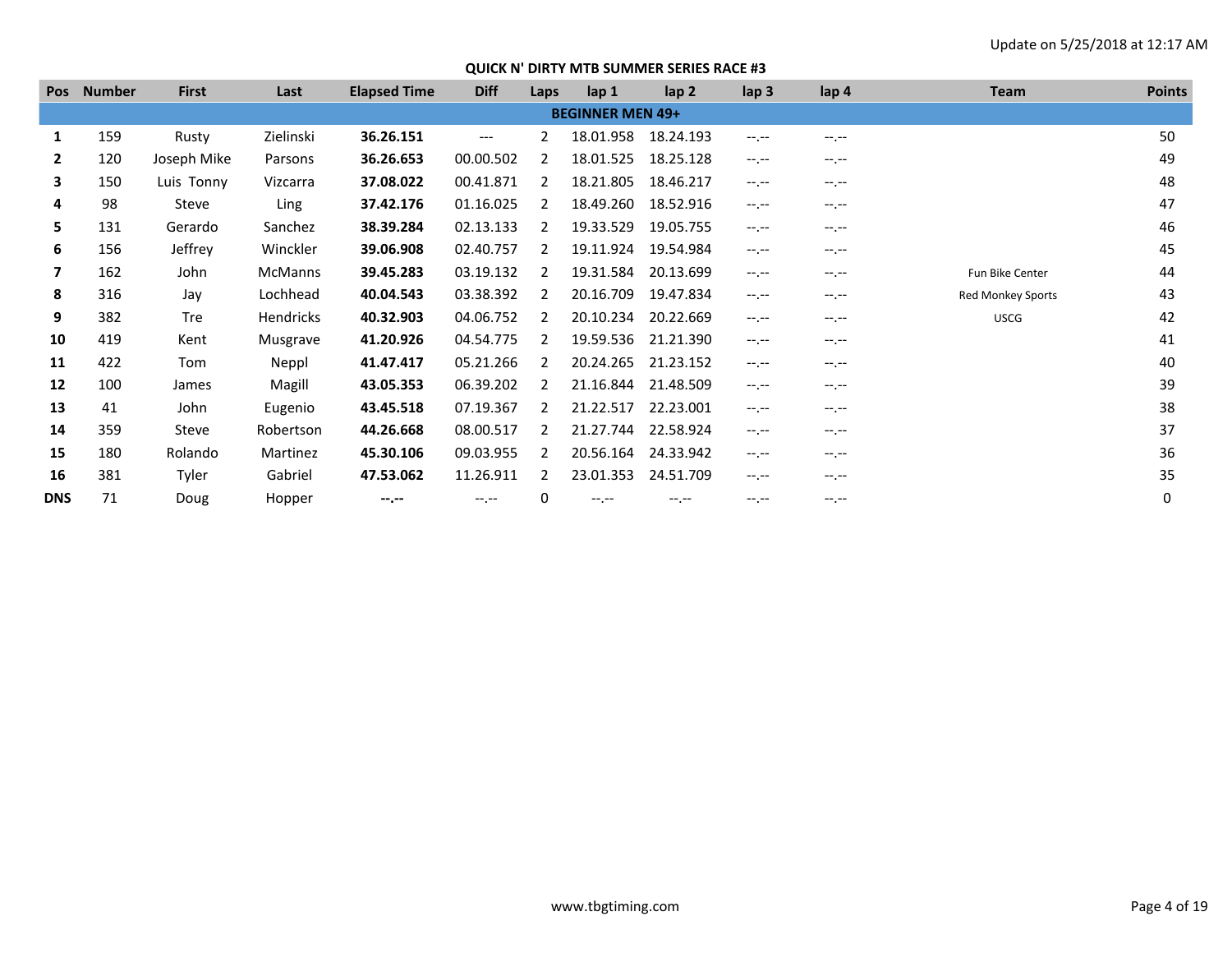| <b>Pos</b> | <b>Number</b> | <b>First</b>   | Last     | <b>Elapsed Time</b> | <b>Diff</b> | Laps          | lap 1                     | lap <sub>2</sub> | lap <sub>3</sub> | lap <sub>4</sub> | <b>Team</b>                    | <b>Points</b> |
|------------|---------------|----------------|----------|---------------------|-------------|---------------|---------------------------|------------------|------------------|------------------|--------------------------------|---------------|
|            |               |                |          |                     |             |               | <b>BEGINNER WOMEN 16+</b> |                  |                  |                  |                                |               |
|            | 383           | Vicki          | Dann     | 41.37.631           | $---$       |               | 21.30.271                 | 20.07.360        | $-1 - 1 - 1 = 0$ | $-1.1 -$         |                                | 50            |
|            | 440           | Kelsey         | Gibson   | 42.29.027           | 00.51.396   |               | 21.05.873                 | 21.23.154        | $-1 - 1 - 1 = 0$ | $-1.1 -$         |                                | 49            |
| 3          | 168           | Kimberly       | Tom      | 42.41.352           | 01.03.721   |               | 21.29.530                 | 21.11.822        | $--- - - -$      | $- - - - -$      | Sky Flash Racing               | 48            |
| 4          | 374           | <b>Natalie</b> | Hone     | 43.54.073           | 02.16.442   | $\mathcal{L}$ | 21.37.667                 | 22.16.406        | $-1 - 1 - 1 = 0$ | $--, --$         |                                | 47            |
| 5.         | 253           | Jessica        | Ziegler  | 44.46.718           | 03.09.087   |               | 21.44.615                 | 23.02.103        | $-1 - 1 - 1 = 0$ | $-1.1 -$         |                                | 46            |
| 6.         | 433           | <b>Nicole</b>  | Pitell   | 48.30.445           | 06.52.814   |               | 23.13.708                 | 25.16.737        | $-1 - 1 - 1 = 0$ | $- - - - -$      | <b>Total Chaos Fabrication</b> | 45            |
|            | 403           | Emma           | Peroutt  | 49.15.274           | 07.37.643   |               | 24.19.555                 | 24.55.719        | $-1 - 1 - 1 = 0$ | $-1.1 -$         |                                | 44            |
| 8          | 18            | Melissa        | Martinez | 49.50.674           | 08.13.043   |               | 24.05.125                 | 25.45.549        | $-1 - 1 - 1 = 0$ | $-1.1 -$         | <b>TBG Timing</b>              | 43            |
| 9          | 407           | Erin           | Turtle   | 53.16.369           | 11.38.738   |               | 26.09.124                 | 27.07.245        | $-1. - -$        | -- --            | MomentBikes.com                | 42            |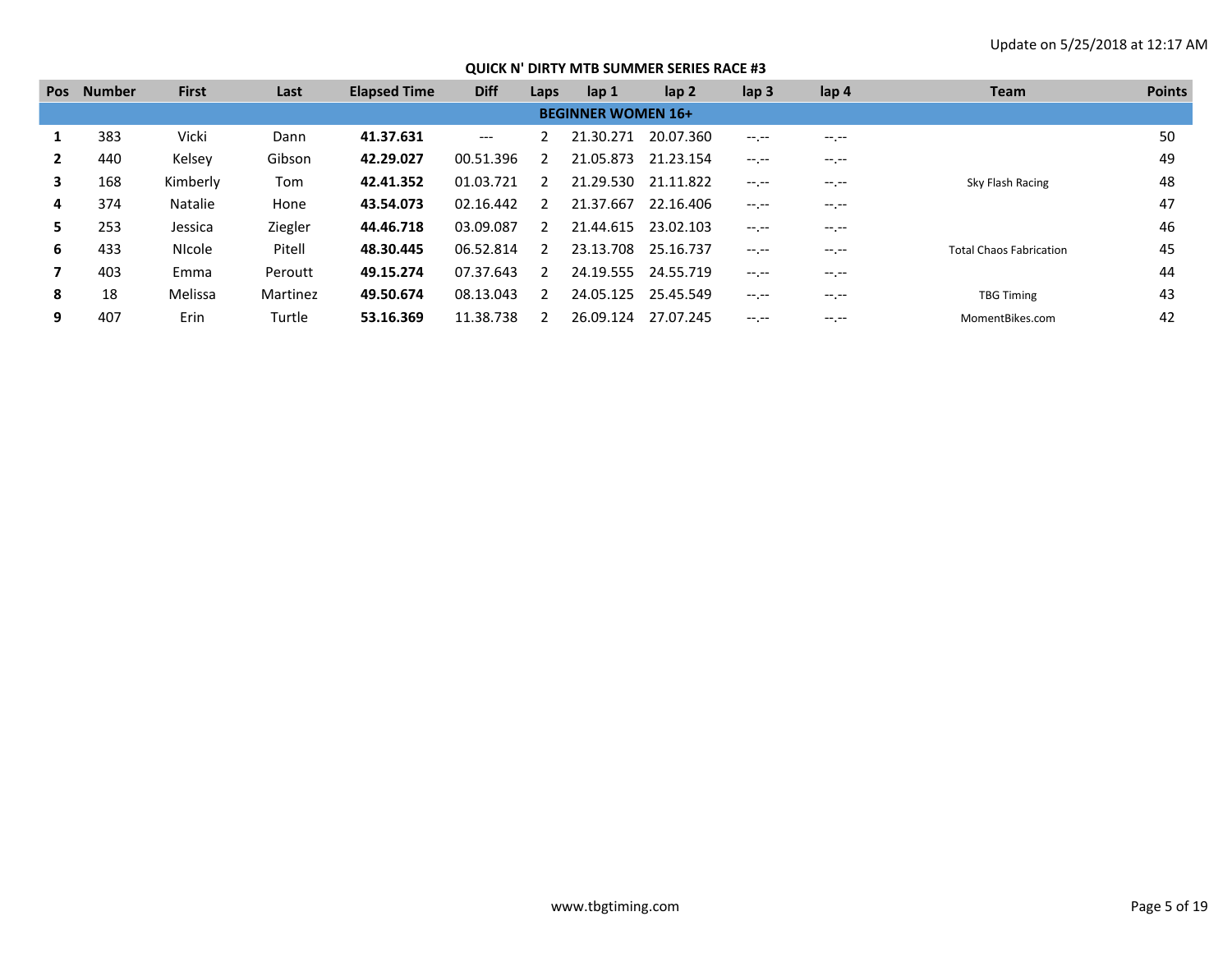| <b>Pos</b> | <b>Number</b> | <b>First</b> | Last            | <b>Elapsed Time</b> | <b>Diff</b> | Laps | lap 1                 | $\mathsf{lap} 2$ | lap <sub>3</sub> | lap <sub>4</sub> | Team                                      | <b>Points</b> |
|------------|---------------|--------------|-----------------|---------------------|-------------|------|-----------------------|------------------|------------------|------------------|-------------------------------------------|---------------|
|            |               |              |                 |                     |             |      | <b>BIG BONED 200+</b> |                  |                  |                  |                                           |               |
|            | 205           | Todd         | Flaming         | 51.46.806           | ---         | 3    | 17.10.333             | 17.11.135        | 17.25.338        | $-1.1$           | Mainline Coffee                           | 50            |
|            | 349           | Seth         | Graham          | 54.29.331           | 02.42.525   | 3    | 18.00.284             | 18.24.452        | 18.04.595        | $-1.1 -$         | <b>Wolfpack Eliel</b>                     | 49            |
| 3.         | 121           | Louis        | Peick           | 56.54.142           | 05.07.336   | 3    | 18.33.633             | 19.05.682        | 19.14.827        | $-1$ , $-1$      | iSpeed Racing                             | 48            |
| 4          | 138           | Graeme       | <b>Stanners</b> | 57.54.258           | 06.07.452   | २    | 18.41.325             | 19.42.112        | 19.30.821        | $-1$ , $-1$      |                                           | 47            |
| 5.         | 428           | Jose Eduardo | Leon            | 58.25.339           | 06.38.533   | 3    | 19.22.293             | 19.25.036        | 19.38.010        | $-1.1 -$         |                                           | 46            |
| 6          | 507           | Greg         | <b>Sellers</b>  | 59.41.811           | 07.55.005   | २    | 19.22.797             | 19.50.495        | 20.28.519        | $-1$ , $-1$      | Monster Hydro Factory                     | 45            |
|            | 417           | James        | Heller          | 01.01.12.341        | 09.25.535   | 3    | 19.53.825             | 20.44.448        | 20.34.068        | $-1$ , $-1$      |                                           | 44            |
| 8          | 384           | David        | Wright          | 01.01.32.499        | 09.45.693   | २    | 19.42.496             | 20.47.168        | 21.02.835        |                  |                                           | 43            |
| 9          | 36            | Joe          | DeStefani       | 01.07.43.305        | 15.56.499   | २    | 21.22.574             | 22.51.493        | 23.29.238        | $-1.1 - 1.0$     | North of the Border Bike Shop - MOB Squad | 42            |
| 10         | 272           | Jason        | Wright          | 01.19.53.721        | 28.06.915   |      | 26.09.025             | 26.06.528        | 27.38.168        | $-1.1$           |                                           | 41            |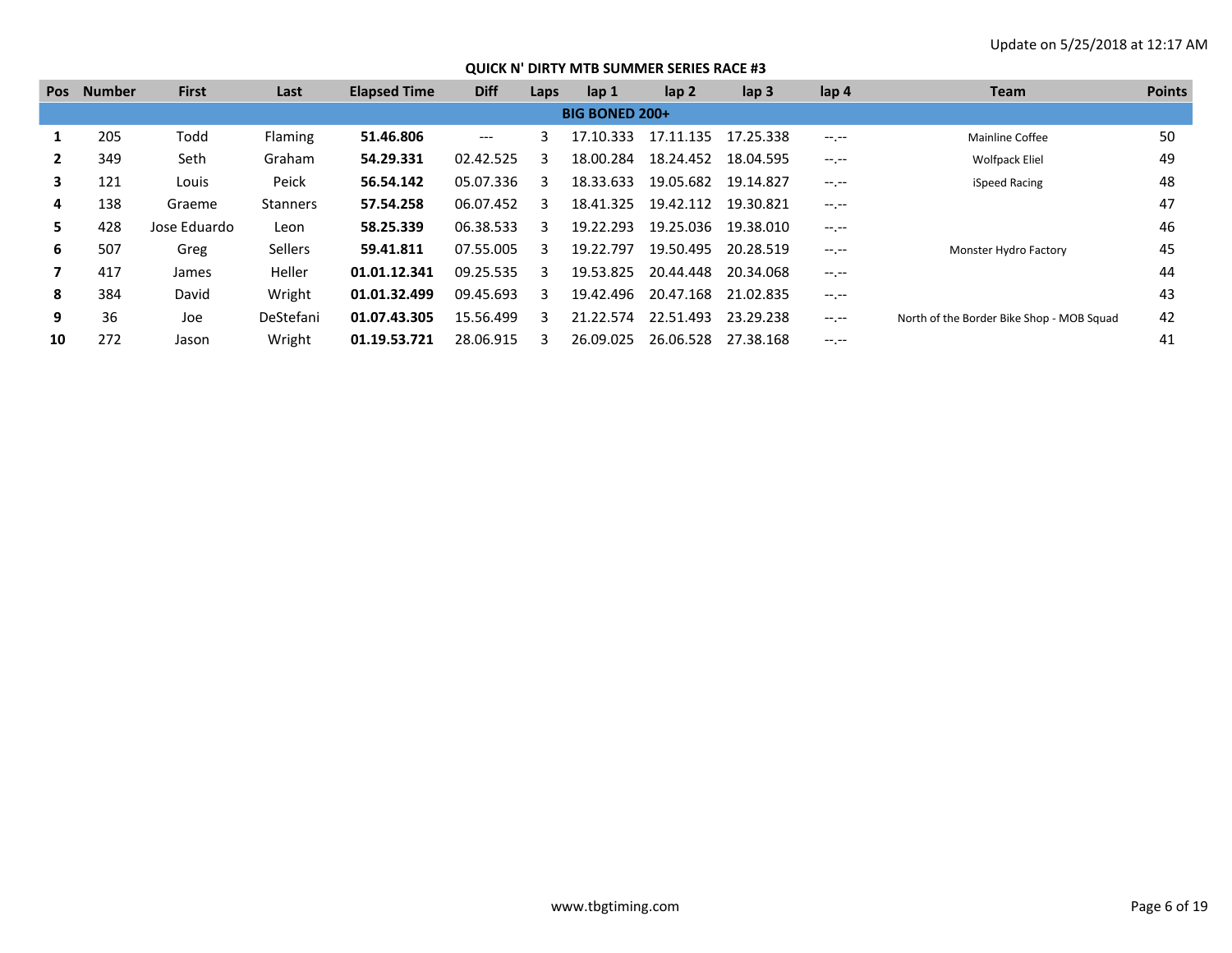| <b>Pos</b> | <b>Number</b> | <b>First</b>   | Last           | <b>Elapsed Time</b> | <b>Diff</b> | Laps | lap <sub>1</sub>  | $\mathsf{lap} 2$ | $\mathsf{lap} 3$ | lap 4            | <b>Team</b>                       | <b>Points</b> |
|------------|---------------|----------------|----------------|---------------------|-------------|------|-------------------|------------------|------------------|------------------|-----------------------------------|---------------|
|            |               |                |                |                     |             |      | <b>ENDURO 16+</b> |                  |                  |                  |                                   |               |
|            | 152           | Travis         | Wagner         | 49.45.229           | $---$       | 3    | 16.10.034         | 16.41.345        | 16.53.850        | $-1 - 1 - 1 = 0$ | Ellsworth- Natti Bar- Kenda       | 50            |
| 2          | 320           | Robert         | Wessels        | 51.52.321           | 02.07.092   | २    | 17.06.145         | 17.17.782        | 17.28.394        | $-1 - 1 - 1 = 0$ | ABODYDETERMINED.COM               | 49            |
| 3          | 16            | Adam           | <b>Buckley</b> | 52.47.446           | 03.02.217   | ર    | 17.20.216         | 17.43.187        | 17.44.043        | $-1 - 1 - 1 = 0$ |                                   | 48            |
| 4          | 387           | <b>Derrick</b> | Patstone       | 52.55.189           | 03.09.960   | 3    | 17.17.992         | 17.49.410        | 17.47.787        | $-1$ , $-1$      | <b>TASCO MTB</b>                  | 47            |
| 5.         | 310           | Ryan           | Madson         | 53.46.102           | 04.00.873   | з    | 17.28.354         | 18.07.755        | 18.09.993        | $-1 - 1 - 1 = 0$ |                                   | 46            |
| 6          | 423           | David          | Stainton       | 54.30.454           | 04.45.225   | 3    | 17.39.703         | 18.32.029        | 18.18.722        | $-1$ , $-1$      |                                   | 45            |
|            | 306           | Michael        | Hines          | 54.55.965           | 05.10.736   | 3    | 17.32.225         | 18.41.379        | 18.42.361        | $-1 - 1 - 1 = 0$ | UC Cycling JW Flooring            | 44            |
| 8          | 445           | Bo             | Jack           | 55.51.673           | 06.06.444   | 3    | 17.49.996         | 18.40.029        | 19.21.648        | $-1$ , $-1$      | <b>Bike Bling Mainline Coffee</b> | 43            |
| 9          | 385           | Aaron          | Goodman        | 59.30.792           | 09.45.563   | 3    | 19.06.866         | 19.44.363        | 20.39.563        | $-1 - 1 - 1 = 0$ |                                   | 42            |
| 10         | 285           | Cliff          | <b>Hamblen</b> | 59.35.559           | 09.50.330   | 3    | 19.23.892         | 19.53.532        | 20.18.135        | $-1$ , $-1$      |                                   | 41            |
| 11         | 431           | Kurt           | <b>Hindman</b> | 59.47.807           | 10.02.578   | 3    | 19.37.704         | 20.02.679        | 20.07.424        | $-1$ , $-1$      | Team Hardman                      | 40            |
| 12         | 438           | George         | Burrough       | 01.04.10.063        | 14.24.834   | 3    | 20.55.523         | 21.16.880        | 21.57.660        | $-1 - 1 - 1 = 0$ |                                   | 39            |
| 13         | 386           | Blaine         | Harper         | 01.29.14.055        | 39.28.826   | ₹    | 27.46.999         | 29.31.726        | 31.55.330        | $-1 - 1 - 1 = 0$ |                                   | 38            |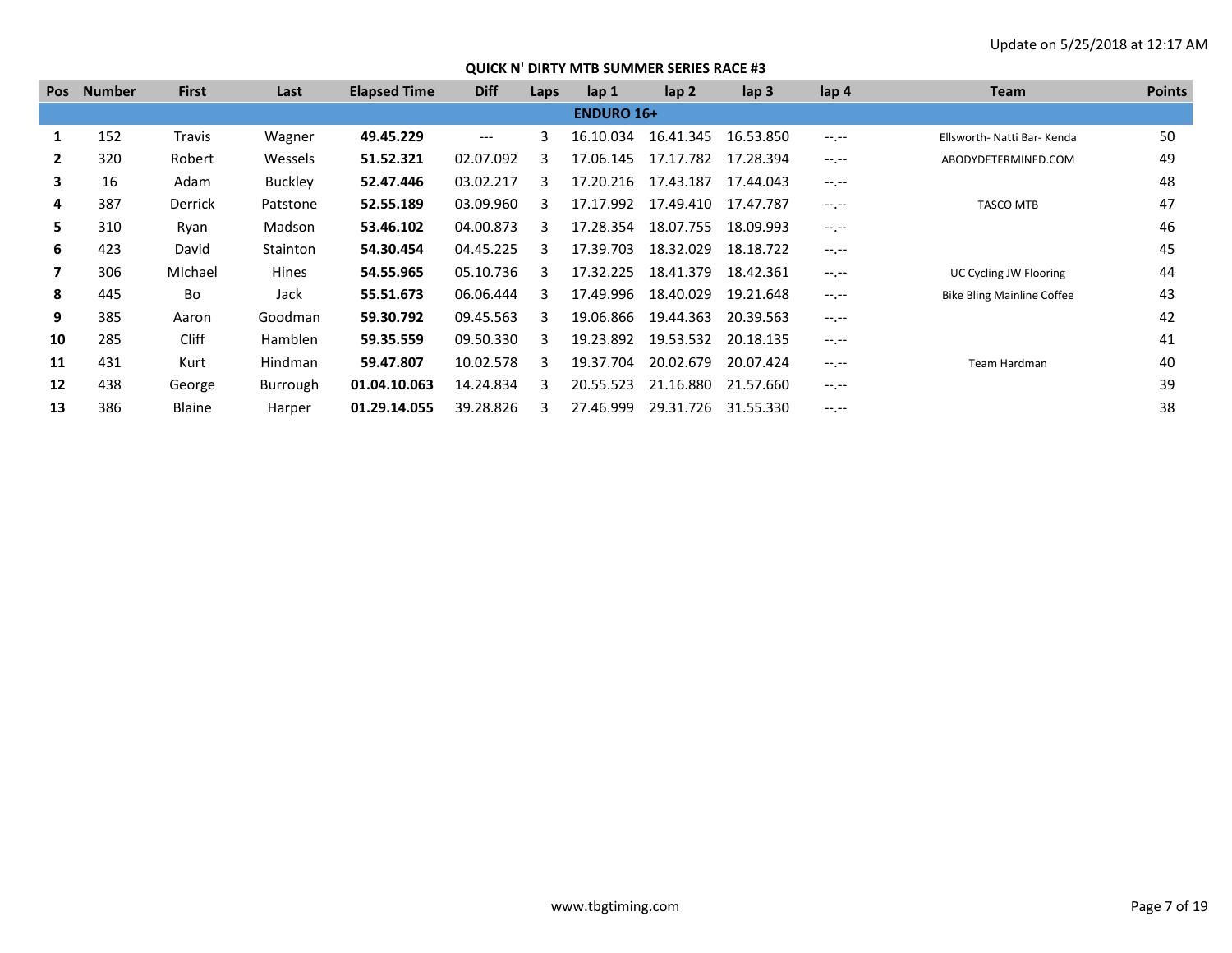| <b>Pos</b>               | <b>Number</b> | <b>First</b>  | Last               | <b>Elapsed Time</b> | <b>Diff</b>          | Laps | lap 1                   | lap <sub>2</sub> | lap <sub>3</sub> | lap 4     | <b>Team</b>                | <b>Points</b> |
|--------------------------|---------------|---------------|--------------------|---------------------|----------------------|------|-------------------------|------------------|------------------|-----------|----------------------------|---------------|
|                          |               |               |                    |                     |                      |      | <b>EXPERT MEN 16-48</b> |                  |                  |           |                            |               |
| 1                        | 235           | Jean Louis    | <b>Bourdevaire</b> | 01.01.03.025        | $\hspace{0.05cm}---$ | 4    | 14.48.380               | 15.12.163        | 15.56.882        | 15.05.600 | <b>Moment Bicycles</b>     | 50            |
| $\mathbf{2}$             | 30            | Ryan          | Dahl               | 01.01.05.775        | 00.02.750            | 4    | 14.47.075               | 15.13.882        | 15.54.227        | 15.10.591 | <b>WEND Bike</b>           | 49            |
| 3                        | 187           | Eric          | Wilson             | 01.01.10.427        | 00.07.402            | 4    | 14.47.488               | 15.14.263        | 15.55.097        | 15.13.579 | Purely Dental - Ride       | 48            |
| 4                        | 398           | Javier        | Ochoa              | 01.01.24.308        | 00.21.283            | 4    | 14.48.004               | 15.14.511        | 15.54.160        | 15.27.633 | Forza 100 Percent          | 47            |
| 5                        | 55            | Derek         | Goodman            | 01.01.24.885        | 00.21.860            | 4    | 14.49.896               | 15.14.329        | 15.50.811        | 15.29.849 | Purely Dental-Ride Cyclery | 46            |
| 6                        | 336           | Marco         | <b>Burgoin</b>     | 01.01.30.227        | 00.27.202            | 4    | 14.49.048               | 15.17.508        | 15.51.821        | 15.31.850 |                            | 45            |
| $\overline{\phantom{a}}$ | $\mathbf{1}$  | <b>Brian</b>  | Scarbrough         | 01.01.55.515        | 00.52.490            | 4    | 14.42.604               | 15.18.633        | 15.54.461        | 15.59.817 | <b>Stonehaus Trek</b>      | 44            |
| 8                        | 435           | John          | <b>Behrens</b>     | 01.02.05.240        | 01.02.215            | 4    | 15.23.665               | 15.29.418        | 15.40.829        | 15.31.328 | <b>Knobbe Martens</b>      | 43            |
| 9                        | 332           | Juan          | Alvergue           | 01.02.07.482        | 01.04.457            | 4    | 15.16.462               | 15.37.174        | 15.40.938        | 15.32.908 | Celo Pacific               | 42            |
| 10                       | 118           | Craig         | Northway           | 01.02.37.400        | 01.34.375            | 4    | 14.50.160               | 15.48.193        | 16.07.862        | 15.51.185 | <b>Twin Six Team Metal</b> | 41            |
| 11                       | 211           | Jared         | <b>Rios</b>        | 01.03.04.082        | 02.01.057            | 4    | 15.15.813               | 15.38.392        | 15.52.619        | 16.17.258 | Purely Dental Ride         | 40            |
| 12                       | 260           | Karl          | <b>Bordine</b>     | 01.03.21.035        | 02.18.010            | 4    | 15.52.845               | 15.52.291        | 15.57.918        | 15.37.981 | Monster Media              | 39            |
| 13                       | 239           | Adam          | Mills              | 01.03.23.196        | 02.20.171            | 4    | 15.50.901               | 15.51.906        | 16.02.947        | 15.37.442 |                            | 38            |
| 14                       | 406           | Noah          | Slack              | 01.04.58.288        | 03.55.263            | 4    | 15.58.961               | 16.14.797        | 16.29.203        | 16.15.327 | <b>SDBC</b>                | 37            |
| 15                       | 414           | Taylor        | Turner             | 01.05.17.712        | 04.14.687            | 4    | 15.48.965               | 16.11.374        | 16.42.374        | 16.34.999 |                            | 36            |
| 16                       | 389           | Jonathan      | Sebat              | 01.05.39.998        | 04.36.973            | 4    | 15.53.012               | 16.19.558        | 16.42.264        | 16.45.164 | <b>SKLZ-Swamis Cycling</b> | 35            |
| 17                       | 356           | Mike          | Tomin              | 01.05.47.274        | 04.44.249            | 4    | 16.00.909               | 16.14.005        | 16.39.625        | 16.52.735 | Knobbe Cycling             | 34            |
| 18                       | 388           | Kelly         | Lumgair            | 01.06.27.634        | 05.24.609            | 4    | 16.08.272               | 16.19.771        | 16.42.900        | 17.16.691 |                            | 33            |
| 19                       | 4             | <b>Blaize</b> | <b>Baehrens</b>    | 01.08.06.419        | 07.03.394            | 4    | 15.59.534               | 16.54.011        | 17.33.188        | 17.39.686 | World Bicycle Relief       | 32            |
| 20                       | 261           | Charlie       | Karstrom           | 01.09.20.561        | 08.17.536            | 4    | 16.49.235               | 17.03.103        | 17.03.726        | 18.24.497 |                            | 31            |
| 21                       | 105           | ryan          | mckinnon           | 01.10.12.027        | 09.09.002            | 4    | 16.48.825               | 17.29.448        | 17.26.348        | 18.27.406 | Team Ninja                 | 30            |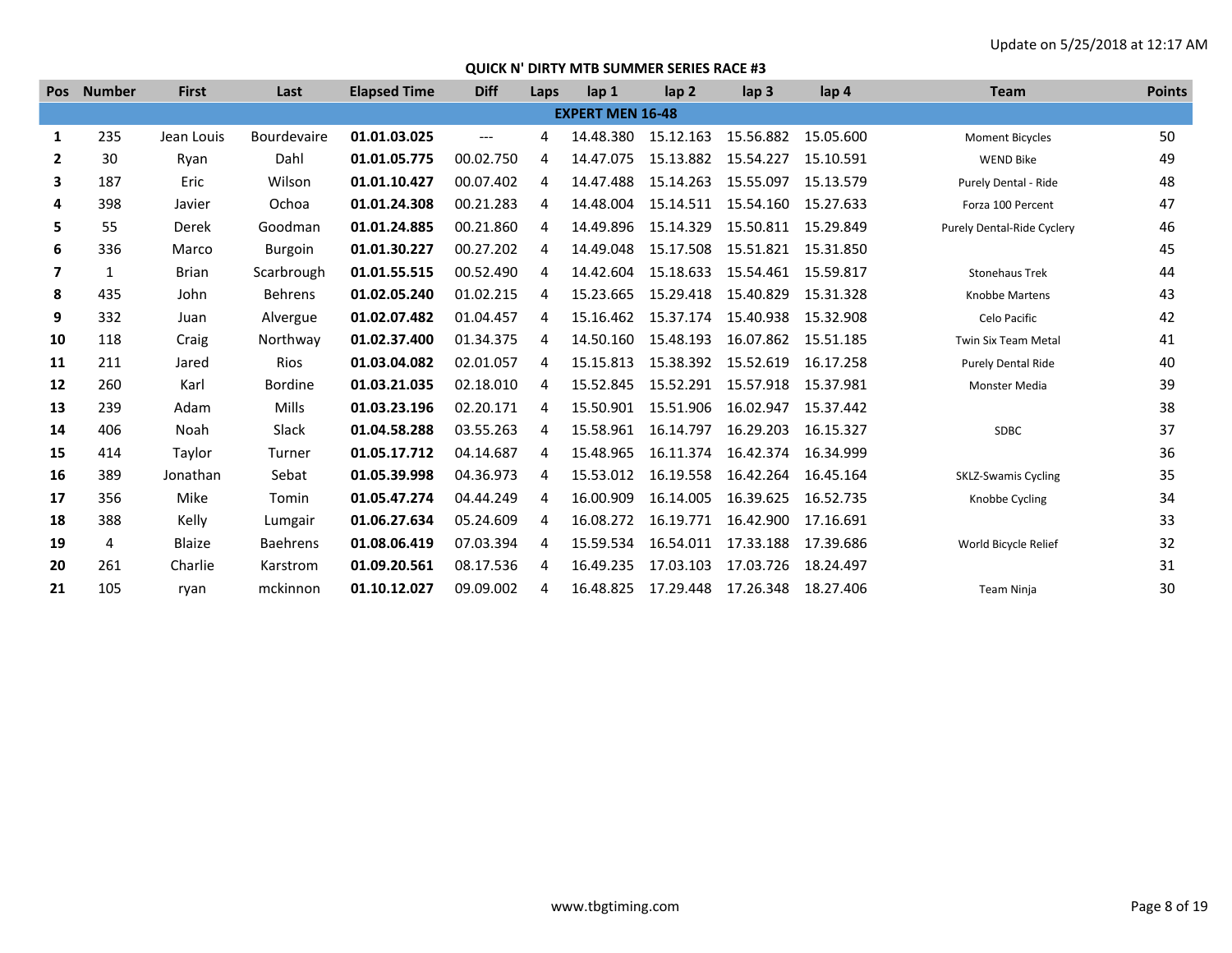| <b>Pos</b> | Number | <b>First</b> | Last      | <b>Elapsed Time</b> | <b>Diff</b> | Laps | lap 1                 | lap 2     | lap <sub>3</sub> | lap 4     | Team                       | <b>Points</b> |
|------------|--------|--------------|-----------|---------------------|-------------|------|-----------------------|-----------|------------------|-----------|----------------------------|---------------|
|            |        |              |           |                     |             |      | <b>EXPERT MEN 49+</b> |           |                  |           |                            |               |
|            | 230    | Pete         | Tholl     | 01.02.02.303        | $---$       | 4    | 14.49.321             | 15.14.574 | 16.05.858        | 15.52.550 | <b>TASCO MTB</b>           | 50            |
|            | 190    | Steve        | Bovd      | 01.02.55.787        | 00.53.484   | 4    | 15.16.898             | 15.39.146 | 15.51.841        | 16.07.902 | UC Cyclery JW Flooring     | 49            |
|            | 103    | Steven       | Masterson | 01.06.31.988        | 04.29.685   | 4    | 15.52.833             | 16.19.240 | 16.48.957        | 17.30.958 | Coureur                    | 48            |
| 4          | 337    | Lee          | Crane     | 01.06.50.778        | 04.48.475   | 4    | 16.07.667             | 16.44.260 | 17.02.138        | 16.56.713 | <b>Wolf Pack Cycling</b>   | 47            |
|            | 44     | Greg         | Fenton    | 01.09.03.362        | 07.01.059   | 4    | 19.31.425             | 16.11.020 | 16.02.614        | 17 18 303 | uccyclery J&W flooring     | 46            |
| <b>DNF</b> | 309    | Michael      | Sowinski  | 33.43.304           | 28.18.999   |      | 16.00.258             | 17.43.046 | $-1.1$           |           | Purely Dental Ride Cyclery |               |
| <b>DNS</b> | 146    | David        | Turner    | --.--               | $---$       |      |                       | $---$     | $---$            | -- --     | Turnerbikesdotcom          |               |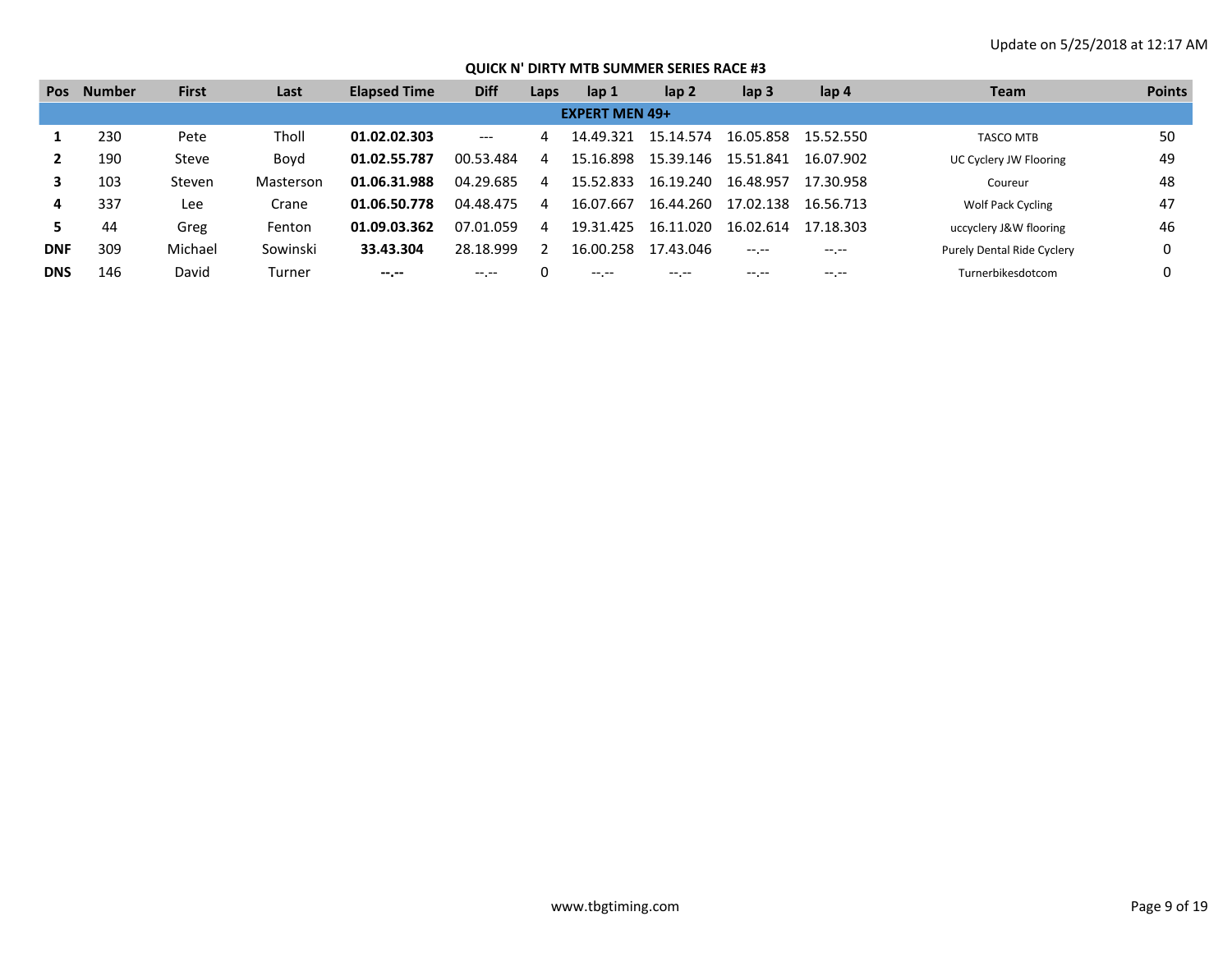| <b>Pos</b> | <b>Number</b> | <b>First</b> | Last          | <b>Elapsed Time</b> | <b>Diff</b> | Laps | lap 1                   | lap 2     | lap <sub>3</sub> | lap 4            | Team                      | <b>Points</b> |
|------------|---------------|--------------|---------------|---------------------|-------------|------|-------------------------|-----------|------------------|------------------|---------------------------|---------------|
|            |               |              |               |                     |             |      | <b>EXPERT WOMEN 16+</b> |           |                  |                  |                           |               |
|            | 292           | Nikki        | Peterson      | 51.22.070           | $---$       |      | 17.08.818               | 17.10.746 | 17.02.506        |                  | KS-Kenda Womens Elite MTB | 50            |
|            | 192           | Julia        | Gibbons       | 52.52.554           | 01.30.484   |      | .091<br>17.11           | 18.07.022 | 17.34.441        | $-1 - 1 - 1 = 0$ | <b>Moment Bicyles</b>     | 49            |
|            | 143           | Tamara       | <b>Tabeek</b> | 53.24.940           | 02.02.870   |      | 17.33.459               | 17.45.401 | 18.06.080        | $--, --$         | Skyflash                  | 48            |
|            | 191           | Monica       | Taylor        | 54.16.753           | 02.54.683   |      | .543<br>17.41           | 18.09.473 | 18.25.737        | $- - - - -$      | UC Cyclery JW Flooring    | 47            |
|            | 223           | Heather      | Wilson        | 56.00.942           | 04.38.872   |      | 18.12.833               | 18.34.456 | 19.13.653        | $-1 - 1 - 1 = 0$ | The Bike SHop Temecula    | 46            |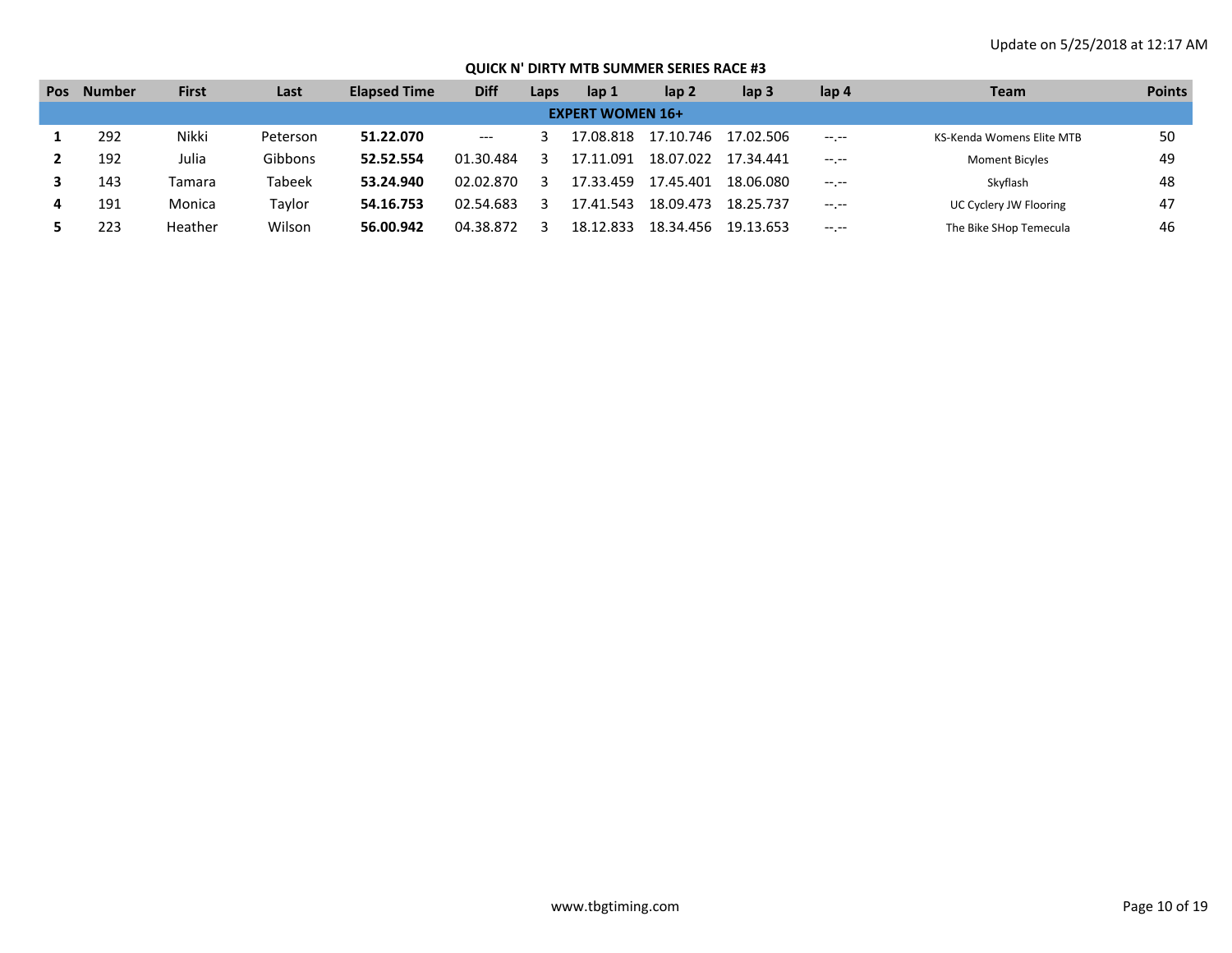| <b>Pos</b> | <b>Number</b> | First  | Last       | <b>Elapsed Time</b> | <b>Diff</b>                              | Laps | lap 1                     | lap 2     | lap <sub>3</sub> | lap 4            | <b>Team</b>         | <b>Points</b> |
|------------|---------------|--------|------------|---------------------|------------------------------------------|------|---------------------------|-----------|------------------|------------------|---------------------|---------------|
|            |               |        |            |                     |                                          |      | <b>MASOCHIST (SS) 16+</b> |           |                  |                  |                     |               |
|            | 319           | Marc   | Engelhardt | 47.47.548           | $\hspace{0.05cm} \ldots \hspace{0.05cm}$ |      | 15.51.003                 | 15.53.976 | 16.02.569        | $-1 - 1 - 1 = 0$ | <b>TASCO MTB</b>    | 50            |
|            | 70            | Scott  | Holland    | 52.23.865           | 04.36.317                                |      | 16.50.013                 | 17.45.464 | 17.48.388        | $- - - - -$      | North of the Border | 49            |
|            | 363           | Erik   | Dekold     | 54.46.169           | 06.58.621                                |      | 17.20.215                 | 17.56.589 | 19.29.365        | $-1$ , $-1$      | Velocare            | 48            |
|            | 122           | Shelly | Peppe-nani | 01.00.24.725        | 12.37.177                                |      | 19.38.290                 | 20.18.844 | 20.27.591        | $-1$ , $-1$      | SDRP                | 47            |
|            | 61            | Carrie | Hammond    | 01.05.51.028        | 18.03.480                                |      | 21.17.155                 | 21.47.603 | 22.46.270        | $- - - - -$      |                     | 46            |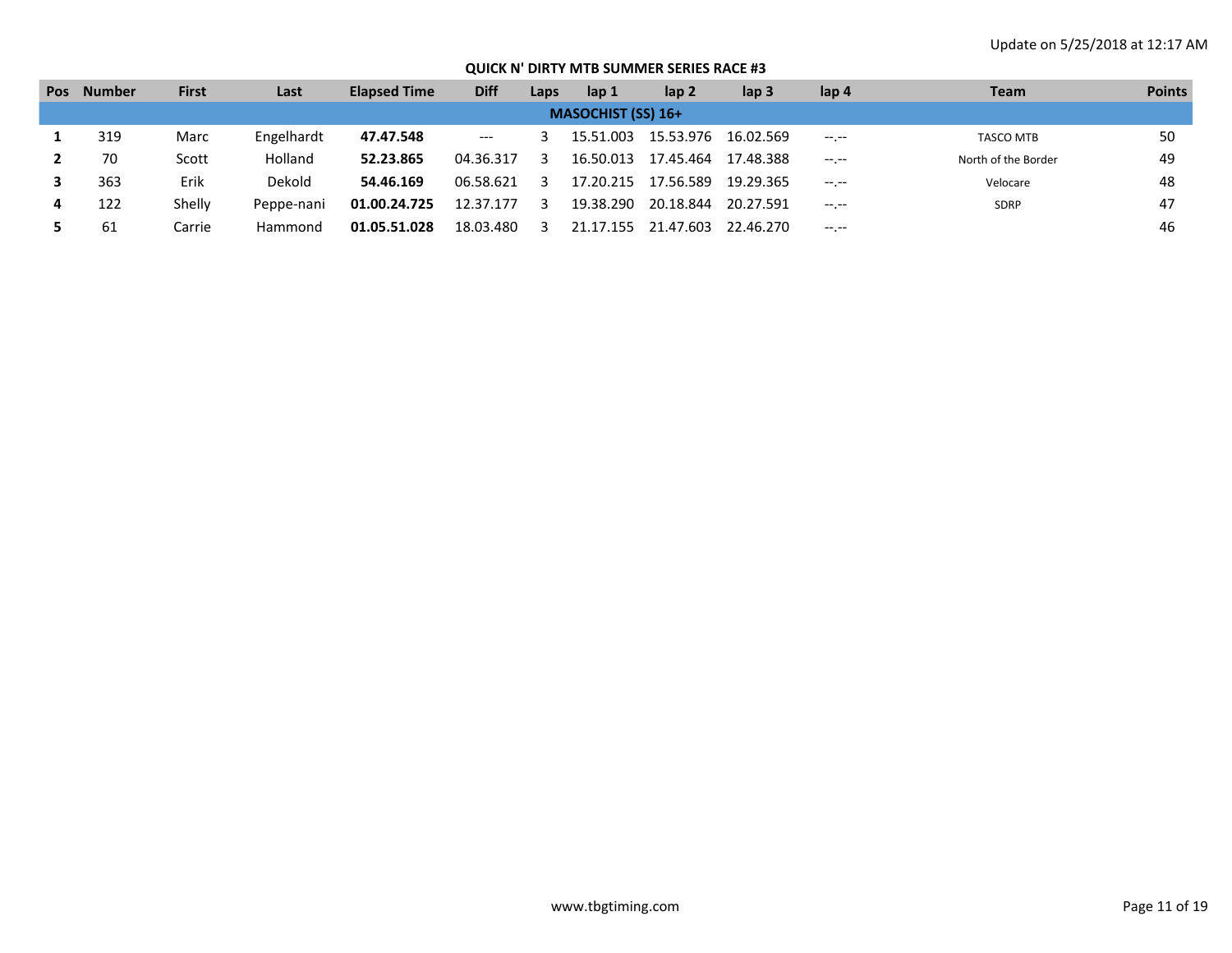| <b>Pos</b>   | <b>Number</b> | <b>First</b> | Last          | <b>Elapsed Time</b> | <b>Diff</b>              | Laps           | lap <sub>1</sub>        | lap <sub>2</sub> | lap <sub>3</sub> | lap 4            | <b>Team</b>                          | <b>Points</b> |
|--------------|---------------|--------------|---------------|---------------------|--------------------------|----------------|-------------------------|------------------|------------------|------------------|--------------------------------------|---------------|
|              |               |              |               |                     |                          |                | <b>SCHOOL BOY 12-15</b> |                  |                  |                  |                                      |               |
| 1            | 59            | Raulito      | Gutierrez     | 33.20.895           | $\hspace{0.05cm} \ldots$ | 2              | 16.38.183               | 16.42.712        | $-1, -1$         | $-1$ , $-1$      | 100%-MaxxisTires-MATCO-SidiCycling   | 50            |
| $\mathbf{2}$ | 362           | Zane         | Fletcher      | 34.41.703           | 01.20.808                | $\overline{2}$ | 16.49.603               | 17.52.100        | $-1$ , $-1$      | $-1 - 1 - 1 = 0$ | Intense Cycles                       | 49            |
| 3            | 390           | Nathan       | Merrill       | 35.22.974           | 02.02.079                | 2              | 17.32.633               | 17.50.341        | $-1, -1$         | --.--            | Great Oak High School MTB Team       | 48            |
| 4            | 22            | Andrew       | Chavers       | 35.31.036           | 02.10.141                | 2              | 17.38.783               | 17.52.253        | $-1. - -$        | $-1 - 1 - 1 = 0$ |                                      | 47            |
| 5            | 102           | Zach         | Martinez      | 36.12.879           | 02.51.984                | 2              | 17.40.103               | 18.32.776        | $-1$ , $-1$      | $-1$ , $-1$      | Hammer Nutrition - Giant             | 46            |
| 6            | 33            | Curren       | DeJonge       | 37.46.617           | 04.25.722                | 2              | 18.41.013               | 19.05.604        | $-1. - -$        | $-1. - -$        |                                      | 45            |
| 7            | 391           | Luke         | Strawter      | 38.06.864           | 04.45.969                | 2              | 17.54.407               | 20.12.457        | $-1, -1$         | $-1$ , $-1$      | <b>Beaumont MTB</b>                  | 44            |
| 8            | 51            | <b>Brock</b> | Gierke        | 39.00.224           | 05.39.329                | 2              | 19.12.114               | 19.48.110        | $-1, -1$         | $-1. - -$        | Murrieta Valley High School MTB Team | 43            |
| 9            | 290           | Keith        | Norman        | 39.17.953           | 05.57.058                | 2              | 19.11.004               | 20.06.949        | $-1, -1$         | $-1. - -$        | SJ Mtb                               | 42            |
| 10           | 142           | Christopher  | Swain         | 39.53.916           | 06.33.021                | $\overline{2}$ | 19.20.843               | 20.33.073        | $-1.1 -$         | --.--            |                                      | 41            |
| 11           | 158           | Dylan        | Wood          | 40.36.548           | 07.15.653                | 2              | 20.01.113               | 20.35.435        | $-1. - -$        | $-1 - 1 - 1 = 0$ | sj mtb                               | 40            |
| 12           | 58            | Leonardo     | Gutierrez     | 40.37.059           | 07.16.164                | 2              | 20.06.896               | 20.30.163        | $-1. - -$        | --.--            | <b>Forza Cycling</b>                 | 39            |
| 13           | 279           | Max          | Elliott       | 40.41.902           | 07.21.007                | 2              | 19.37.893               | 21.04.009        | $-1. - -$        | --.--            | Murrieta Valley High School          | 38            |
| 14           | 281           | Gianni       | Fiore         | 40.41.917           | 07.21.022                | 2              | 20.07.890               | 20.34.027        | $-1. - -$        | $-1 - 1 - 1 = 0$ |                                      | 37            |
| 15           | 321           | Jeremy       | Hoadley       | 40.46.215           | 07.25.320                | 2              | 20.08.244               | 20.37.971        | $-1. - -$        | --.--            | Great Oak MTB Team                   | 36            |
| 16           | 35            | Landon       | Dendy         | 40.58.560           | 07.37.665                | 2              | 20.04.259               | 20.54.301        | $-1. - -$        | $-1. - -$        | Double Peak Suns                     | 35            |
| 17           | 286           | Von          | Heater        | 41.33.394           | 08.12.499                | 2              | 19.56.743               | 21.36.651        | $-1, -1$         | $-1 - 1 - 1 = 0$ |                                      | 34            |
| 18           | 84            | Anthony      | Kellerman     | 42.05.983           | 08.45.088                | 2              | 20.53.133               | 21.12.850        | $-1.1 -$         | $-1. - -$        | North County Composite Team          | 33            |
| 19           | 225           | Ryan         | Cavana        | 42.40.844           | 09.19.949                | 2              | 20.33.147               | 22.07.697        | $-1, -1$         | $-1 - 1 - 1 = 0$ |                                      | 32            |
| 20           | 418           | Andrew       | Drollinger    | 44.23.524           | 11.02.629                | $\overline{2}$ | 20.54.026               | 23.29.498        | $-1. - -$        | $-1. - -$        |                                      | 31            |
| 21           | 132           | Zack         | Schwarte      | 48.58.618           | 15.37.723                | 2              | 23.35.469               | 25.23.149        | $-1, -1$         | $-1 - 1 - 1 = 0$ |                                      | 30            |
| 22           | 56            | jaden        | gottfried     | 53.28.444           | 20.07.549                | 2              | 25.13.461               | 28.14.983        | $-1. - -$        | --.--            | <b>Expedition MTB</b>                | 29            |
| 23           | 116           | Ryan         | Narino        | 01.06.26.459        | 33.05.564                | 2              | 31.20.193               | 35.06.266        | $-1, -1$         | --.--            | DPS Bike Club                        | 28            |
| <b>DNS</b>   | 62            | <b>KASEN</b> | <b>HEBERT</b> | --.--               | $-1, -1$                 | 0              | $-1. - -$               | $-1, -1$         | $-1, -1$         | $-1$ , $-1$      |                                      | 0             |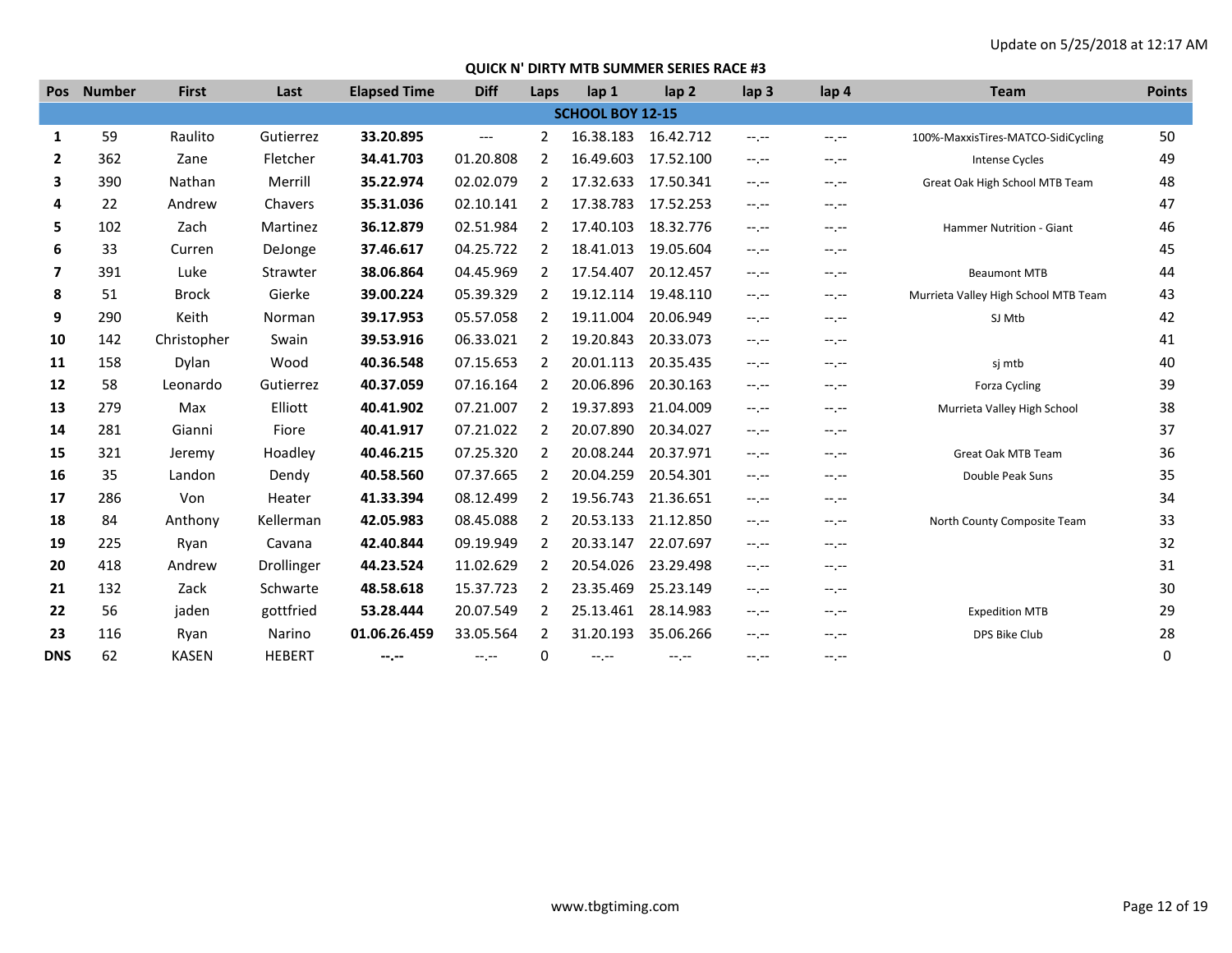|                          | Pos Number | <b>First</b> | Last | <b>Elapsed Time</b> | <b>Diff</b> | Laps | lap 1 | lap <sub>2</sub>    | lap <sub>3</sub> | lap 4            | Team | <b>Points</b> |
|--------------------------|------------|--------------|------|---------------------|-------------|------|-------|---------------------|------------------|------------------|------|---------------|
| <b>SCHOOL GIRL 12-15</b> |            |              |      |                     |             |      |       |                     |                  |                  |      |               |
|                          | 50         | Eire         | Chen | 41.48.254           | $---$       |      |       | 20.04.182 21.44.072 | $-1 - 1 - 1$     | $-1 - 1 - 1 = 0$ |      |               |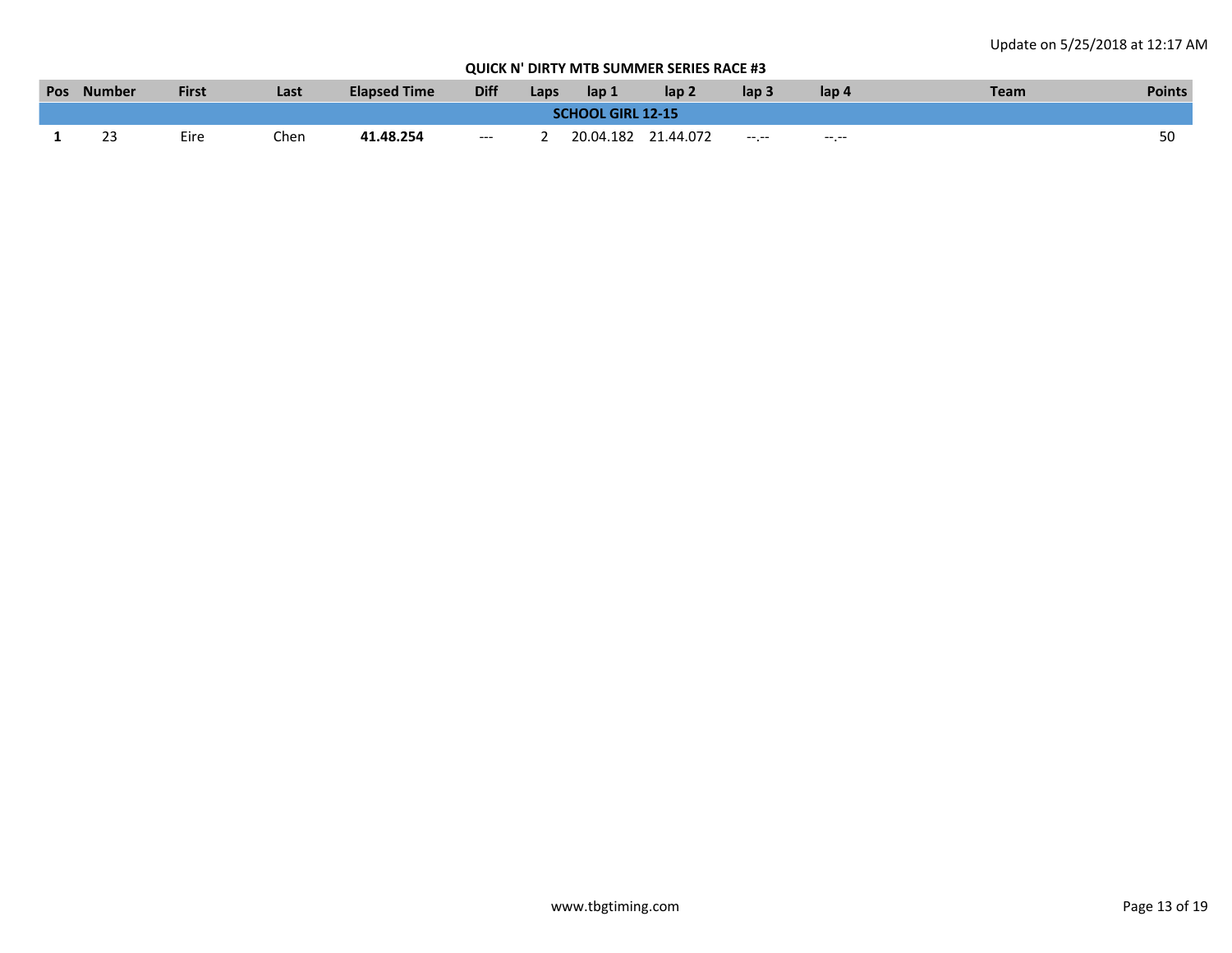| <b>Pos</b> | <b>Number</b> | <b>First</b>   | Last           | <b>Elapsed Time</b> | <b>Diff</b> | Laps | lap <sub>1</sub>       | lap <sub>2</sub> | $\mathsf{lap} 3$ | lap <sub>4</sub> | <b>Team</b>                          | <b>Points</b> |
|------------|---------------|----------------|----------------|---------------------|-------------|------|------------------------|------------------|------------------|------------------|--------------------------------------|---------------|
|            |               |                |                |                     |             |      | <b>SPORT MEN 16-36</b> |                  |                  |                  |                                      |               |
| 1          | 420           | <b>Bojac</b>   | Abrantes       | 48.41.093           | $---$       | 3    | 16.04.944              | 16.21.993        | 16.14.156        | $-1 - 1 - 1 = 0$ | Hollands Bicycles Eliel Factory Team | 50            |
| 2          | 392           | tyla           | rattrat        | 48.52.840           | 00.11.747   | З    | 16.07.891              | 16.14.483        | 16.30.466        | $-1.1 -$         |                                      | 49            |
| 3          | 43            | Rolando        | Felizola       | 50.38.328           | 01.57.235   | 3    | 16.11.748              | 17.05.555        | 17.21.025        | $-1 - 1 - 1 = 0$ |                                      | 48            |
| 4          | 60            | Max            | Haggard        | 50.47.469           | 02.06.376   | 3    | 16.21.866              | 17.12.279        | 17.13.324        | $-1.1 -$         | CalBike                              | 47            |
| 5          | 123           | Eric           | Pinard         | 51.38.553           | 02.57.460   | З    | 16.39.597              | 17.18.118        | 17.40.838        | $-1.1 -$         |                                      | 46            |
| 6          | 170           | Michael        | Oviedo         | 52.14.714           | 03.33.621   | 3    | 16.54.614              | 17.39.550        | 17.40.550        | $-1 - 1 - 1 = 0$ |                                      | 45            |
| 7          | 46            | Cody           | Fletcher       | 52.14.983           | 03.33.890   | 3    | 16.56.793              | 17.38.160        | 17.40.030        | $-1.1 -$         | Intense Cycles                       | 44            |
| 8          | 117           | <b>Brandon</b> | Nelson         | 52.49.963           | 04.08.870   | 3    | 17.16.032              | 17.59.625        | 17.34.306        | $-1.1 -$         | <b>Kappius Components</b>            | 43            |
| 9          | 357           | Vladimir       | Shkonyk        | 53.27.718           | 04.46.625   | 3    | 17.16.211              | 18.11.263        | 18.00.244        | $-1 - 1 - 1 = 0$ |                                      | 42            |
| 10         | 195           | Kyle           | Kilmartin      | 53.57.586           | 05.16.493   | 3    | 17.04.743              | 18.19.603        | 18.33.240        | $-1$ , $-1$      | iSpeed                               | 41            |
| 11         | 328           | Ryan           | Herrera        | 54.37.533           | 05.56.440   | 3    | 17.19.222              | 18.16.376        | 19.01.935        | $-1.1 -$         | Ramona Cycle Dawgs                   | 40            |
| 12         | 421           | lan            | Hatton         | 54.58.364           | 06.17.271   | З    | 18.00.856              | 18.21.106        | 18.36.402        | $-1$ , $-1$      | Canyon Bicycles                      | 39            |
| 13         | 214           | Dave           | <b>McQueen</b> | 56.14.977           | 07.33.884   | 3    | 18.23.355              | 19.00.073        | 18.51.549        | $-1. - -$        |                                      | 38            |
| 14         | 107           | Weston         | Metzger        | 56.28.551           | 07.47.458   | З    | 17.53.268              | 19.23.615        | 19.11.668        | $-1.1 -$         |                                      | 37            |
| 15         | 203           | Isaac          | Custer         | 58.49.148           | 10.08.055   | З    | 18.46.519              | 19.46.524        | 20.16.105        | $-1 - 1 - 1 = 0$ |                                      | 36            |
| 16         | 45            | Christopher    | Fleming        | 59.04.062           | 10.22.969   | 3    | 19.02.486              | 20.12.152        | 19.49.424        | $-1$ , $-1$      | <b>Uptown Bicycles</b>               | 35            |
| 17         | 88            | Luke           | Kimball        | 01.00.01.639        | 11.20.546   | З    | 19.31.892              | 20.36.383        | 19.53.364        | $-1.1 -$         | Maxima Bike                          | 34            |
| 18         | 371           | Jesee          | Talley         | 01.01.04.301        | 12.23.208   | 3    | 19.44.954              | 20.30.468        | 20.48.879        | $-1$ , $-1$      |                                      | 33            |
| 19         | 436           | Owen           | Unknown        | 01.03.58.766        | 15.17.673   | З    | 19.59.485              | 22.06.779        | 21.52.502        | $-1. - -$        |                                      | 32            |
| <b>DNF</b> | 141           | Andrew         | Sunderland     | 18.38.742           | 30.02.351   |      | 18.38.742              | --.--            | $-1. -1$         | $-1. - -$        |                                      | 0             |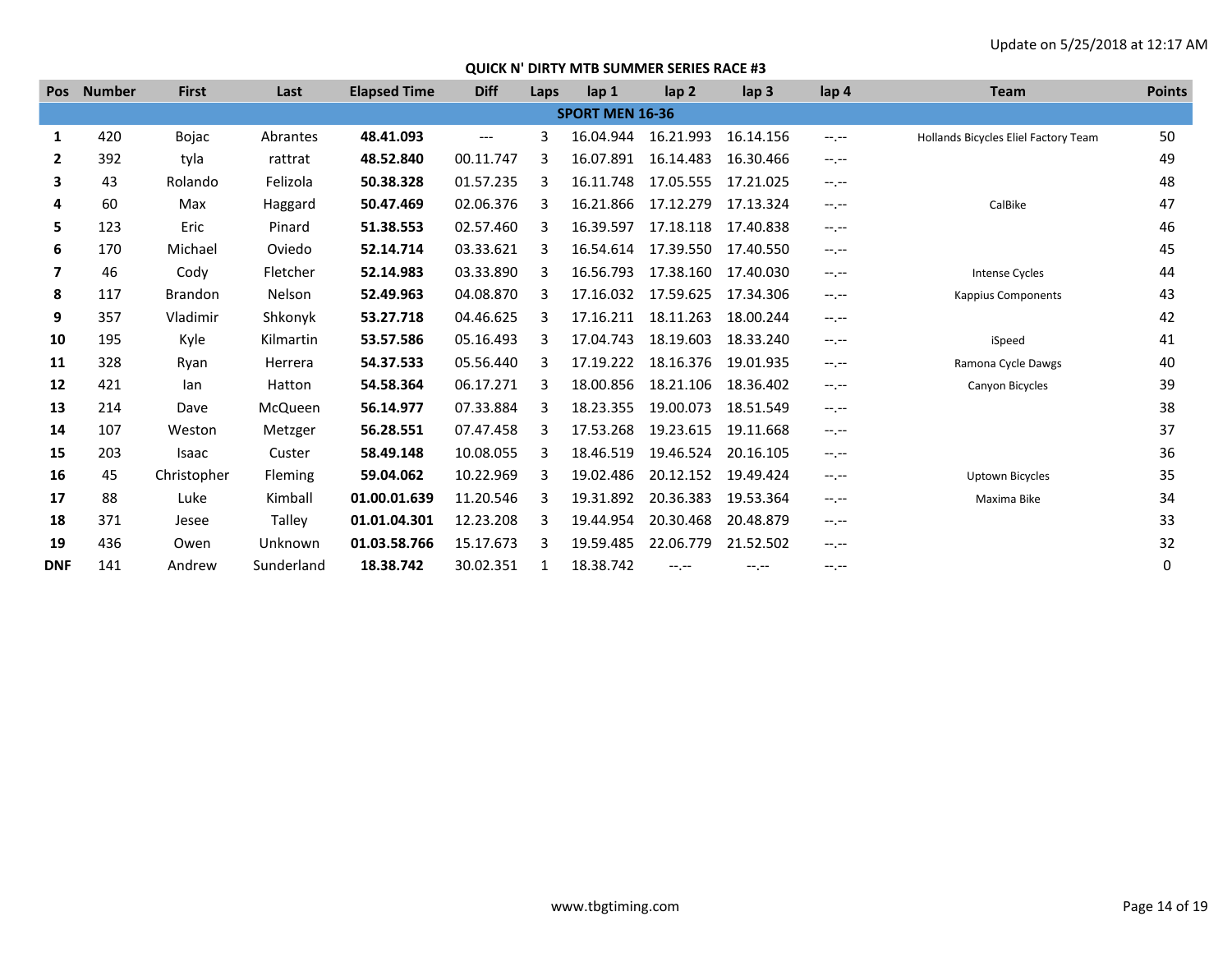| <b>Pos</b>   | <b>Number</b> | <b>First</b>   | Last      | <b>Elapsed Time</b> | <b>Diff</b> | Laps | lap 1                  | lap <sub>2</sub> | lap <sub>3</sub> | lap 4            | <b>Team</b>                     | <b>Points</b> |
|--------------|---------------|----------------|-----------|---------------------|-------------|------|------------------------|------------------|------------------|------------------|---------------------------------|---------------|
|              |               |                |           |                     |             |      | <b>SPORT MEN 37-48</b> |                  |                  |                  |                                 |               |
| 1            | 24            | Maison         | Chen      | 49.54.725           | $---$       | 3    | 16.09.787              | 16.43.775        | 17.01.163        | $-1$ , $-1$      |                                 | 50            |
| $\mathbf{2}$ | 415           | Eric           | Herrera   | 49.56.182           | 00.01.457   | 3    | 16.03.343              | 16.49.720        | 17.03.119        | $-1. - -$        |                                 | 49            |
| 3            | 182           | Paul           | Mason     | 50.18.153           | 00.23.428   | ₹    | 16.11.840              | 17.05.985        | 17.00.328        | $-1. - -$        | i Speed Racing                  | 48            |
| 4            | 220           | Damiean        | Hiley     | 50.43.993           | 00.49.268   | 3    | 16.36.359              | 17.09.640        | 16.57.994        | $-1$ , $-1$      | Desert King                     | 47            |
| 5            | 437           | Steve          | 0         | 51.07.288           | 01.12.563   | ₹    | 16.53.048              | 17.10.017        | 17.04.223        | $-1. - -$        |                                 | 46            |
| 6            | 404           | Shawn          | Viola     | 51.47.202           | 01.52.477   | 3    | 16.37.663              | 17.26.053        | 17.43.486        | $-1. - -$        | Incycle Drive Real Estate       | 45            |
| 7            | 334           | Tom            | Esbeck    | 51.59.993           | 02.05.268   | 3    | 17.17.022              | 17.32.143        | 17.10.828        | $-1$ , $-1$      |                                 | 44            |
| 8            | 411           | <b>Bryce</b>   | Weber     | 52.03.165           | 02.08.440   | 3    | 17.20.877              | 17.25.697        | 17.16.591        | $-1. - -$        |                                 | 43            |
| 9            | 226           | Tim            | Vaughan   | 52.14.701           | 02.19.976   | 3    | 17.03.306              | 17.41.728        | 17.29.667        | $-1. - -$        |                                 | 42            |
| 10           | 145           | Truong         | Tran      | 53.27.218           | 03.32.493   |      | 17.20.577              | 18.08.107        | 17.58.534        | $-1$ , $-1$      | VeloGoats                       | 41            |
| 11           | 69            | Zack           | Hogan     | 53.27.992           | 03.33.267   | 3    | 18.02.511              | 17.41.371        | 17.44.110        | $-1. - -$        |                                 | 40            |
| 12           | 333           | Imad           | Samhat    | 54.48.326           | 04.53.601   | २    | 17.55.252              | 18.39.715        | 18.13.359        | $-1.1 -$         | <b>Fastrack Riders Backmate</b> | 39            |
| 13           | 402           | Leighton       | Rice      | 54.50.116           | 04.55.391   | 3    | 18.08.315              | 18.29.360        | 18.12.441        | $-1. - -$        | i Speed Racing                  | 38            |
| 14           | 147           | Shawn          | Tweedy    | 54.53.696           | 04.58.971   | ₹    | 18.05.343              | 18.15.206        | 18.33.147        | $-1 - 1 - 1 = 0$ |                                 | 37            |
| 15           | 255           | Giliberto      | Cervantes | 55.29.316           | 05.34.591   | 3    | 17.55.538              | 18.49.175        | 18.44.603        | $-1.1 -$         | XC Baja                         | 36            |
| 16           | 432           | Tim            | Altmann   | 56.51.504           | 06.56.779   | 3    | 18.44.274              | 18.37.833        | 19.29.397        | $-1. - -$        |                                 | 35            |
| 17           | 410           | Jeff           | Sigua     | 57.48.590           | 07.53.865   | २    | 18.20.119              | 20.00.304        | 19.28.167        | $-1$ , $-1$      | Celo Pacific                    | 34            |
| 18           | 99            | <b>MICHAEL</b> | MACARE    | 01.00.28.559        | 10.33.834   | 3    | 19.50.359              | 20.52.906        | 19.45.294        | $-1. - -$        | <b>Bicycle Warehouse</b>        | 33            |
| 19           | 393           | <b>Brian</b>   | Strawter  | 01.00.59.439        | 11.04.714   | 3    | 19.38.304              | 20.38.411        | 20.42.724        | $-1 - 1 - 1 = 0$ |                                 | 32            |
| <b>DNS</b>   | 93            | Michael        | Law       | --.--               | $-1$ , $-1$ | 0    | $-1$ , $-1$            | $-1 - 1 - 1 = 0$ | $-1$ , $-1$      | $-1$ , $-1$      |                                 | 0             |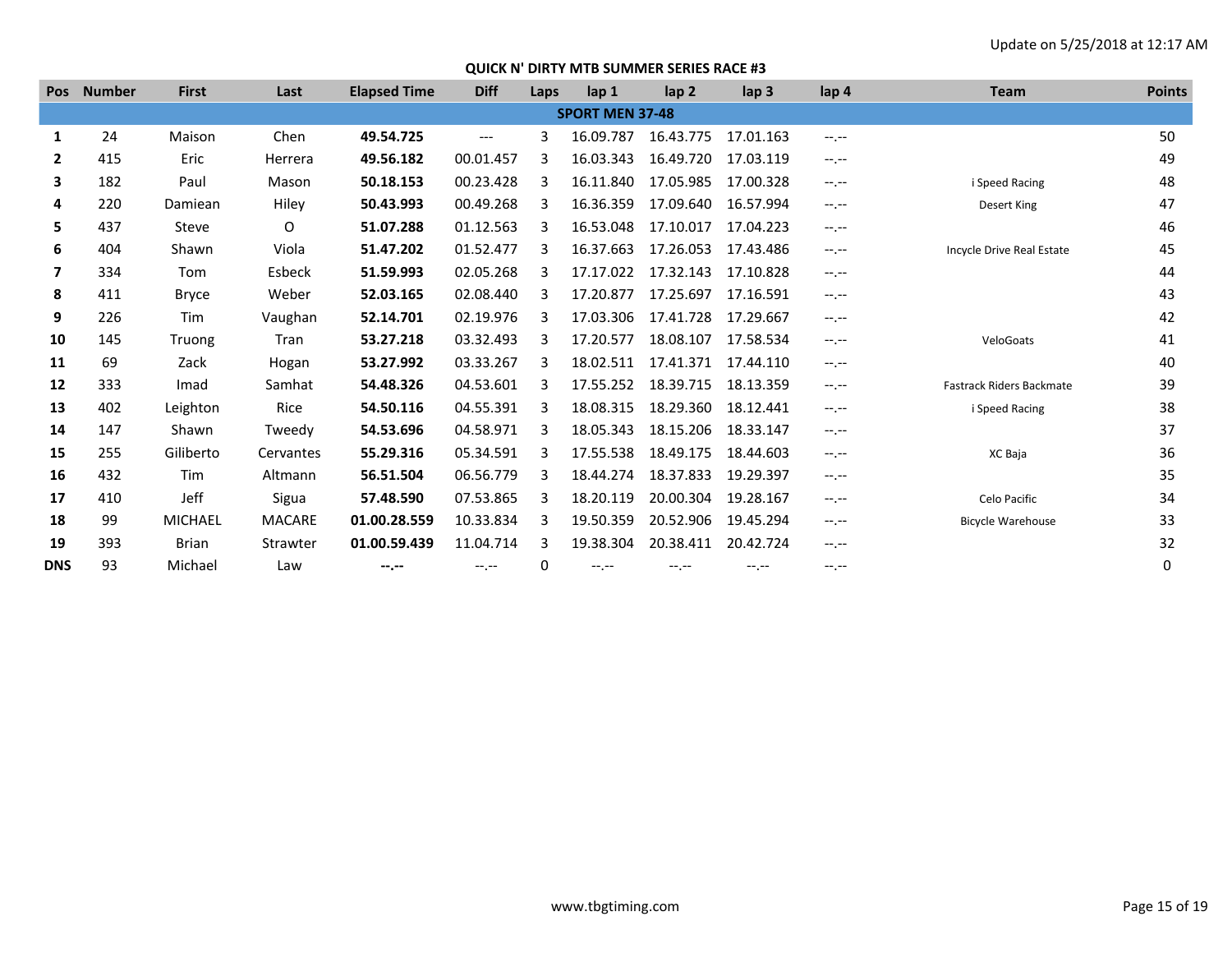| <b>Pos</b> | <b>Number</b>        | <b>First</b> | Last           | <b>Elapsed Time</b> | <b>Diff</b> | Laps         | lap 1            | $\mathsf{lap} 2$ | lap <sub>3</sub>                              | lap 4       | <b>Team</b>               | <b>Points</b> |  |  |
|------------|----------------------|--------------|----------------|---------------------|-------------|--------------|------------------|------------------|-----------------------------------------------|-------------|---------------------------|---------------|--|--|
|            | <b>SPORT MEN 49+</b> |              |                |                     |             |              |                  |                  |                                               |             |                           |               |  |  |
| ш          | 125                  | guillermo    | ramirez        | 50.18.582           | ---         | 3            | 16.08.731        | 16.56.424        | 17.13.427                                     | $-1$ , $-1$ | HOPESPORTS-ADRENALINE     | 50            |  |  |
|            | 280                  | Jimmy        | Espinoza       | 51.46.364           | 01.27.782   | ੨            | 16.53.613        | 17.38.068        | 17.14.683                                     | $-1$ , $-1$ | Biciterra                 | 49            |  |  |
| 3          | 181                  | Aby          | Nazario        | 51.48.604           | 01.30.022   | ર            | 16.35.566        | 17.43.875        | 17.29.163                                     | $-1$ , $-1$ | North of the Border       | 48            |  |  |
| 4          | 10                   | Frank        | Bayr           | 52.02.755           | 01.44.173   | ર            | 16.36.072        | 17.56.563        | 17.30.120                                     |             | Powered by FANDA LABS     | 47            |  |  |
| 5.         | 405                  | <b>Ric</b>   | Parwas         | 53.59.853           | 03.41.271   | з            | 17.54.668        | 18.14.755        | 17.50.430                                     | $-1$ , $-1$ | Padyak Racing Team        | 46            |  |  |
| 6          | 80                   | Bryan        | Jones          | 55.50.236           | 05.31.654   | з            | 18.21.426        | 18.50.814        | 18.37.996                                     | $-1$ , $-1$ | North of the Border Bikes | 45            |  |  |
|            | 37                   | Tom          | <b>Dillard</b> | 56.22.440           | 06.03.858   | २            | 18.16.282        | 18.59.341        | 19.06.817                                     | $-1$ , $-1$ |                           | 44            |  |  |
| 8          | 394                  | Paull        | Connolly       | 56.54.231           | 06.35.649   | 3            | 18.28.439        | 19.04.293        | 19.21.499                                     | $-1$ .      |                           | 43            |  |  |
| 9          | 29                   | Aaron        | Cunningham     | 57.43.304           | 07.24.722   | з            | 18.51.486        | 19.37.523        | 19.14.295                                     | $-1$ , $-1$ |                           | 42            |  |  |
| <b>DNS</b> | 81                   | Tommy        | Jones          | $-1$ , $-1$         | $-1. - -$   | $\mathbf{0}$ | $-1. - -$        | $-1 - 1 - 1 = 0$ | $-1.1 -$                                      | $-1.1 -$    | Team Ninja                | 0             |  |  |
| <b>DNS</b> | 153                  | Matt         | Wallace        | $-1$ , $-1$         | $-1. - -$   | 0            | $-1 - 1 - 1 = 0$ | $- - - - -$      | $-1.1 -$                                      | $-1$ , $-1$ |                           | 0             |  |  |
| <b>DNS</b> | 395                  | michael      | pallisco       | --.--               | $-1. - -$   | 0            |                  | -- --            | $\hspace{1.5cm} \cdots \hspace{1.5cm} \cdots$ | $---$       | exhale bike               |               |  |  |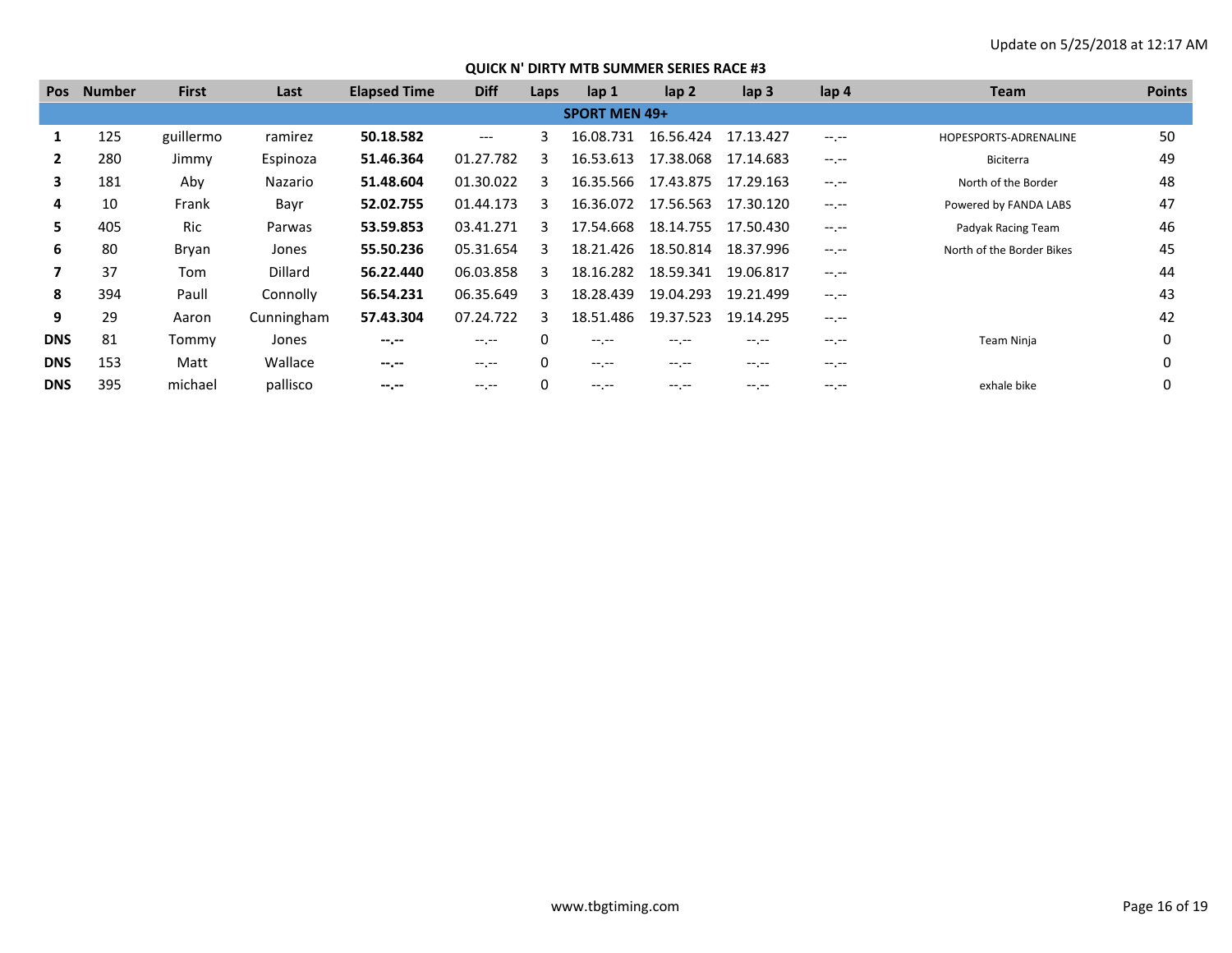| <b>Pos</b> | <b>Number</b>          | <b>First</b> | Last      | <b>Elapsed Time</b> | <b>Diff</b>                              | Laps | lap 1     | lap <sub>2</sub> | lap <sub>3</sub> | lap 4       | <b>Team</b>                  | <b>Points</b> |  |  |  |
|------------|------------------------|--------------|-----------|---------------------|------------------------------------------|------|-----------|------------------|------------------|-------------|------------------------------|---------------|--|--|--|
|            | <b>SPORT WOMEN 16+</b> |              |           |                     |                                          |      |           |                  |                  |             |                              |               |  |  |  |
|            | 396                    | Patricia     | Murray    | 38.25.849           | $\hspace{0.05cm} \ldots \hspace{0.05cm}$ |      | 19.18.883 | 19.06.966        | $-1 - 1 - 1 = 0$ | $- - - - -$ | <b>SDBC-EMERALD TEXTILES</b> | 50            |  |  |  |
|            | 76                     | Kim          | Java      | 39.40.833           | 01.14.984                                |      | 19.29.444 | 20.11.389        | $-1$ , $-1$      | $-1. - -$   |                              | 49            |  |  |  |
|            | 86                     | Makena       | Kellerman | 40.30.214           | 02.04.365                                |      | 19.48.673 | 20.41.541        | $-1$ , $-1$      | $- - - - -$ | North County Composite Team  | 48            |  |  |  |
|            | 408                    | Lainev       | Frymann   | 40.41.908           | 02.16.059                                |      | 20.23.655 | 20.18.253        | $-1. - -$        | $- - - - -$ |                              | 47            |  |  |  |
|            | 439                    | Alex         | Barr      | 40.52.623           | 02.26.774                                |      | 20.24.349 | 20.28.274        | $-1$ , $-1$      | $-1. - -$   |                              | 46            |  |  |  |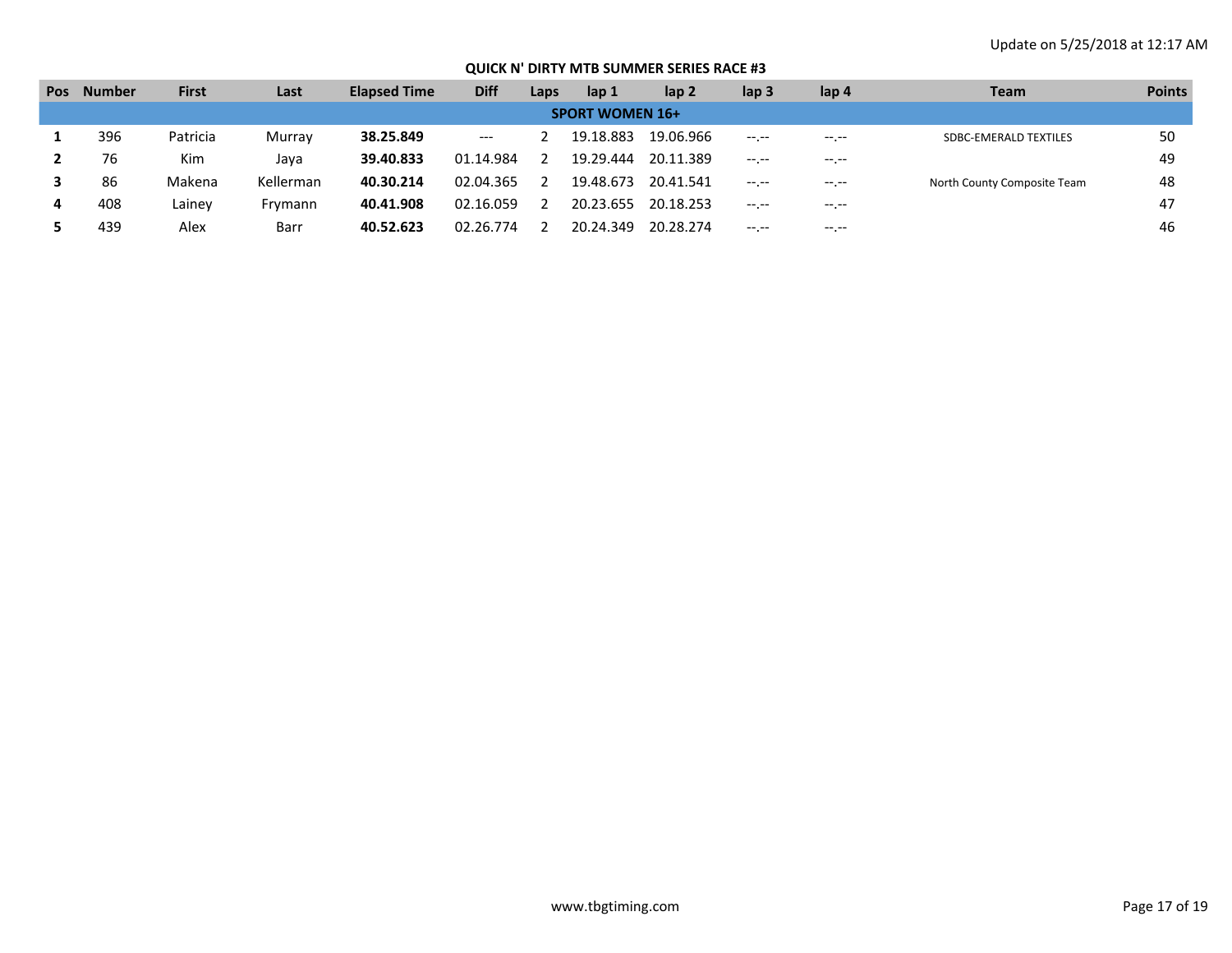| <b>Pos</b>   | <b>Number</b> | <b>First</b>   | Last        | <b>Elapsed Time</b> | <b>Diff</b> | Laps | lap 1                          | lap <sub>2</sub> | lap <sub>3</sub> | lap 4       | Team                     | <b>Points</b> |
|--------------|---------------|----------------|-------------|---------------------|-------------|------|--------------------------------|------------------|------------------|-------------|--------------------------|---------------|
|              |               |                |             |                     |             |      | <b>SUPER SPORT 16+</b>         |                  |                  |             |                          |               |
|              | 193           | Nico           | Johnson     | 01.03.25.531        | $---$       | 4    | 15.43.670                      | 15.58.626        | 16.03.849        | 15.39.386   |                          | 50            |
| $\mathbf{2}$ | 413           | Trevor         | <b>Reis</b> | 01.03.26.762        | 00.01.231   | 4    | 15.44.132                      | 15.57.646        | 16.06.909        | 15.38.075   | Maxima Bike              | 49            |
| 3            | 443           | Jose           | Velez       | 01.03.28.257        | 00.02.726   | 4    | 15.41.734                      | 16.04.443        | 15.58.310        | 15.43.770   | <b>UCC Cyclery</b>       | 48            |
| 4            | 17            | Michael        | Camp        | 01.03.28.649        | 00.03.118   | 4    | 15.42.722                      | 16.01.208        | 16.04.138        | 15.40.581   | <b>Drive Real Estate</b> | 47            |
| 5.           | 89            | <b>Brandon</b> | Kooiman     | 01.03.28.673        | 00.03.142   | 4    | 15.42.566                      | 16.00.990        | 16.03.498        | 15.41.619   | The Bike Shop - Temecula | 46            |
| 6            | 425           | Gilberto       | Rodriguez   | 01.03.29.549        | 00.04.018   | 4    | 15.44.627                      | 16.01.957        | 16.02.989        | 15.39.976   | Desert King int          | 45            |
|              | 340           | Alex           | Gustin      | 01.03.40.188        | 00.14.657   | 4    | 15.43.288                      | 16.00.445        | 16.03.473        | 15.52.982   |                          | 44            |
| 8            | 144           | Andrew         | Taylor      | 01.04.58.516        | 01.32.985   | 4    | 16.01.572                      | 16.11.506        | 16.30.756        | 16.14.682   |                          | 43            |
| 9            | 446           | Michael        | Gaines      | 01.08.23.088        | 04.57.557   | 4    | 17.06.827                      | 16.47.060        | 17.05.451        | 17.23.750   | <b>SDBC</b>              | 42            |
| <b>DNF</b>   | 399           | Matt           | Cerami      | 36.22.891           | 27.02.640   |      | 15.43.855                      | 20.39.036        |                  | $-1$ . $-1$ | Union Sports QnD         | 0             |
| <b>DNS</b>   | 397           | <b>Brandon</b> | Pray        | --.-                | $-1. - -$   |      | $\cdots \hspace{0.1cm} \cdots$ | -- --            | -- --            | -- --       |                          |               |